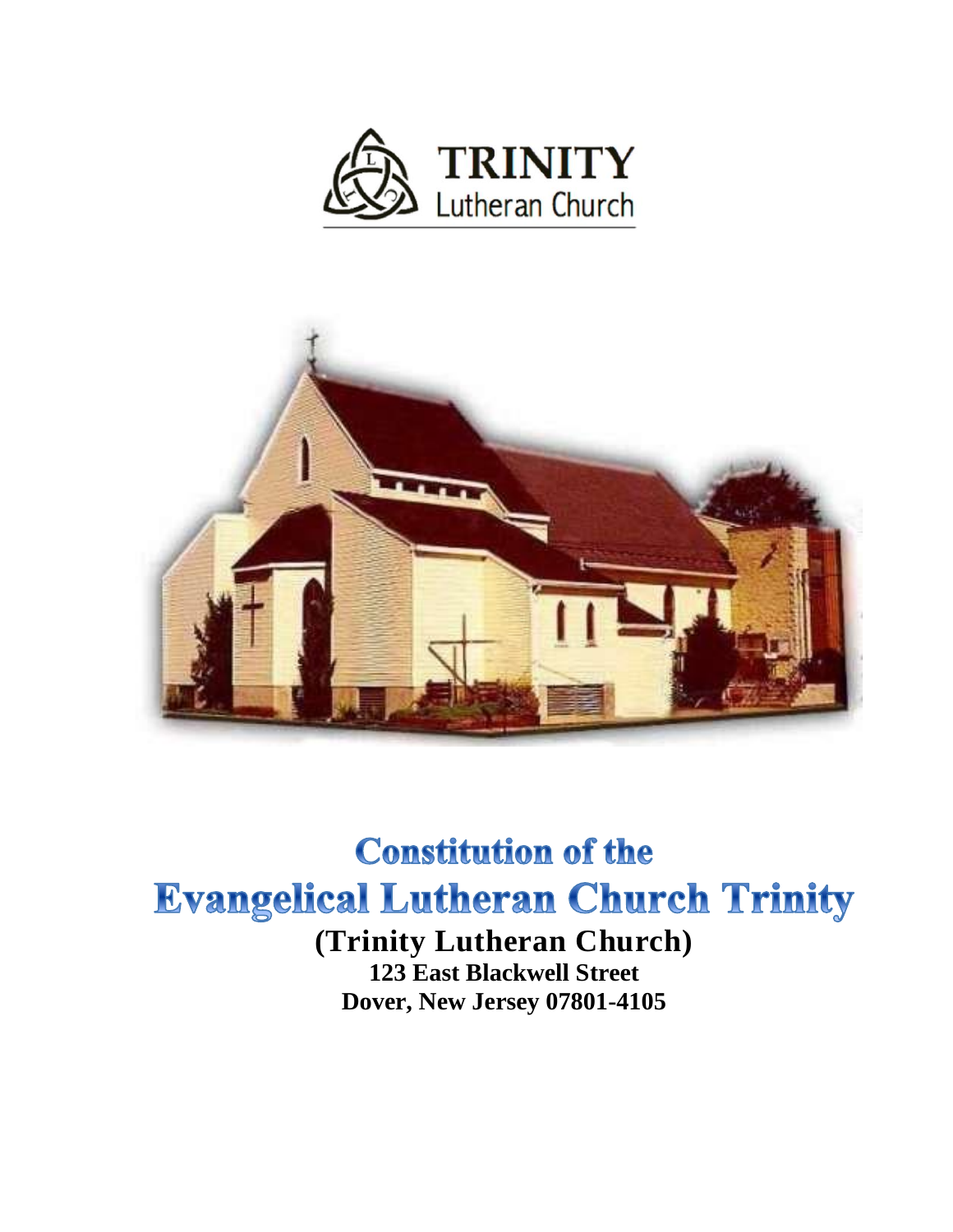## Contents

| Chapter 1:  |  |
|-------------|--|
|             |  |
| Chapter 2:  |  |
|             |  |
| Chapter 3:  |  |
|             |  |
| Chapter 4:  |  |
|             |  |
| Chapter 5:  |  |
|             |  |
| Chapter 6:  |  |
|             |  |
| Chapter 7:  |  |
|             |  |
| Chapter 8:  |  |
|             |  |
| Chapter 9:  |  |
|             |  |
| Chapter 10: |  |
|             |  |
| Chapter 11: |  |
|             |  |
| Chapter 12: |  |
|             |  |
| Chapter 13: |  |
|             |  |
| Chapter 14: |  |
|             |  |
| Chapter 15: |  |
|             |  |
| Chapter 16: |  |
|             |  |
| Chapter 17: |  |
|             |  |
| Chapter 18: |  |
|             |  |
| Chapter 19: |  |
|             |  |

Adopted 2021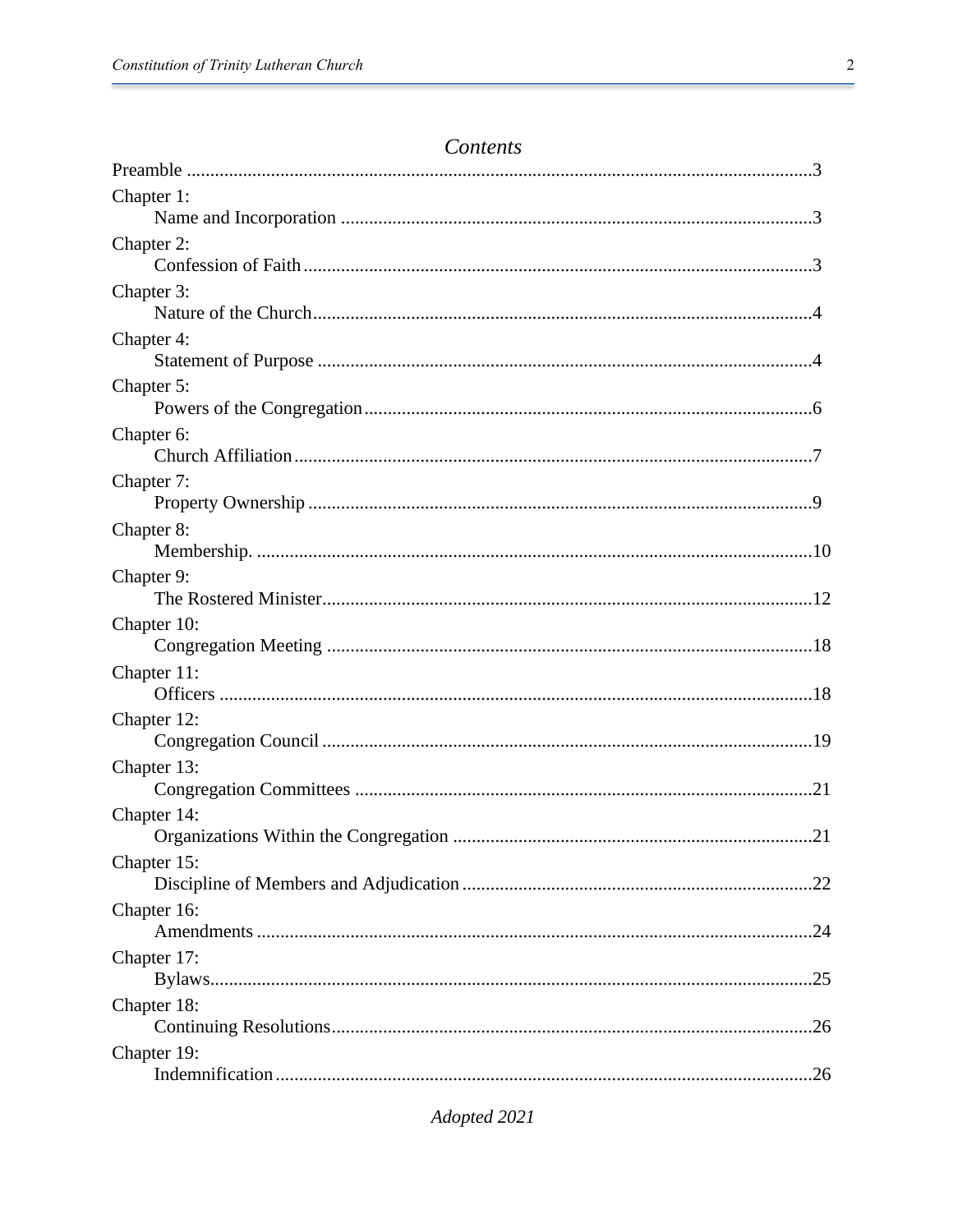#### *\*Preamble*

We, baptized members of the Church of Christ, responding in faith to the call of the Holy Spirit through the Gospel, desiring to unite together to preach the Word, administer the sacraments, and carry out God's mission, do hereby adopt this constitution and solemnly pledge ourselves to be governed by its provisions. In the name of the Father and of the Son and the Holy Spirit.

#### *Chapter 1*

#### NAME AND INCORPORATION

- C1.01. The name of this congregation shall be Evangelical Lutheran Church Trinity, Dover, New Jersey.
- C1.02. For the purpose of this constitution and the accompanying bylaws, the congregation of Evangelical Lutheran Church Trinity is hereinafter designated as "Trinity Lutheran Church, TLC, or 'this congregation'."
- C1.11. This congregation shall be incorporated under the laws of the State of New Jersey.

#### *Chapter 2*

#### CONFESSION OF FAITH

- \*C2.01. This congregation confesses the Triune God, Father, Son, and Holy Spirit.
- \*C2.02. This congregation confesses Jesus Christ as Lord and Savior and the Gospel as the power of God for the salvation of all who believe.
	- a. Jesus Christ is the Word of God incarnate, through whom everything was made and through whose life, death, and resurrection God fashions a new creation.
	- b. The proclamation of God's message to us as both Law and Gospel is the Word of God, revealing judgment and mercy through word and deed, beginning with the Word in creation, continuing in the history of Israel, and centering in all its fullness in the person and work of Jesus Christ.
	- c. The canonical Scriptures of the Old and New Testaments are the written Word of God. Inspired by God's Spirit speaking through their authors, they record and announce God's revelation centering in Jesus Christ. Through them God's Spirit speaks to us to create and sustain Christian faith and fellowship for service in the world.
- \*C2.03. This congregation accepts the canonical Scriptures of the Old and New Testaments as the inspired Word of God and the authoritative source and norm of its proclamation, faith, and life.
- \*C2.04. This congregation accepts the Apostles', Nicene, and Athanasian Creeds as true declarations of the faith of this congregation.

<sup>\*</sup>Required provision, from the Evangelical Lutheran Church in America's *Model Constitution for Congregations*  (2019); may not be modified.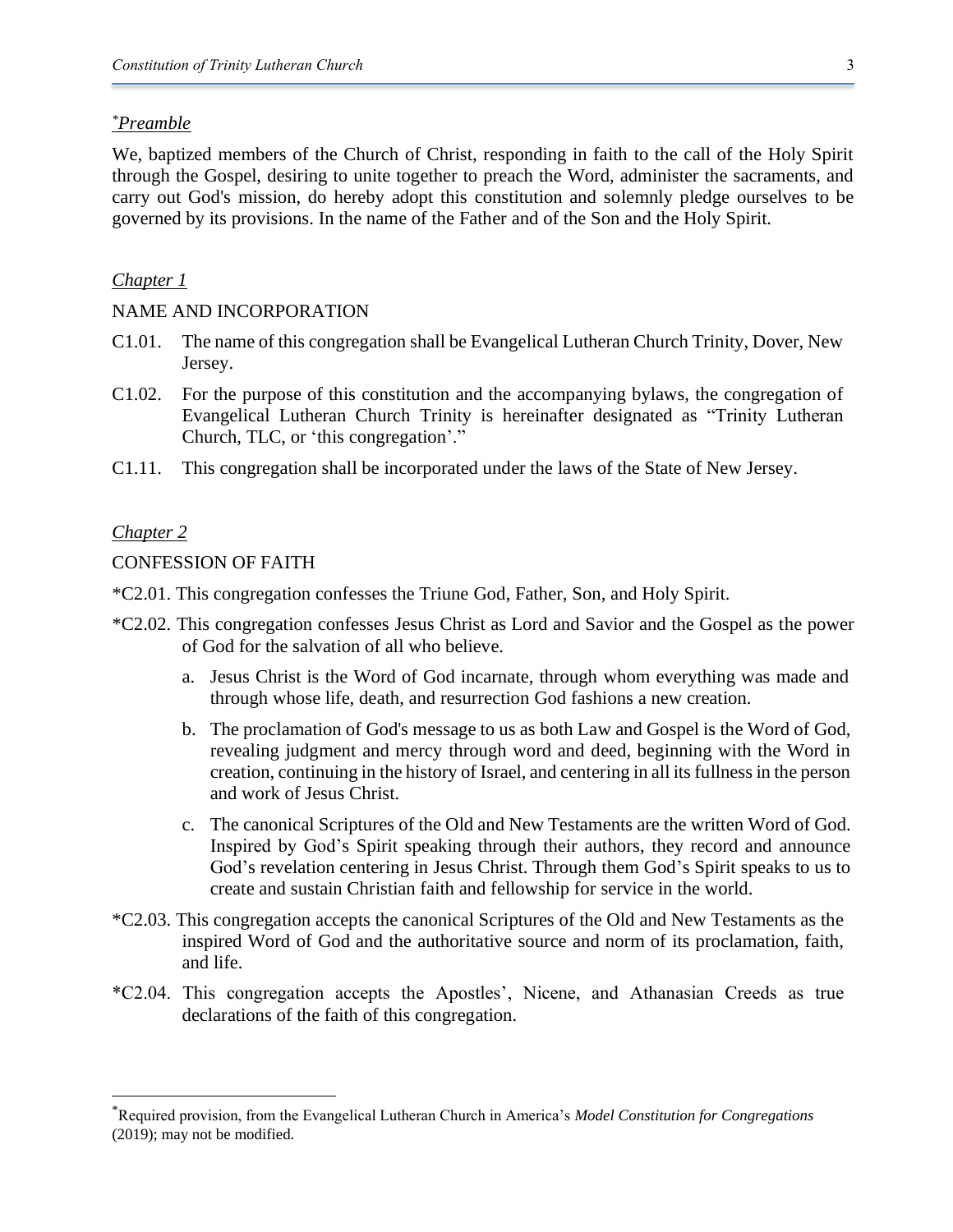- \*C2.05. This congregation accepts the Unaltered Augsburg Confession as a true witness to the Gospel, acknowledging as one with it in faith and doctrine all churches that likewise accept the teachings of the Unaltered Augsburg Confession.
- \*C2.06. This congregation accepts the other confessional writings in the Book of Concord, namely, the Apology of the Augsburg Confession, the Smalcald Articles and the Treatise, the Small Catechism, the Large Catechism, and the Formula of Concord, as further valid interpretations of the faith of the Church.
- \*C2.07. This congregation confesses the Gospel, recorded in the Holy Scripture and confessed in the ecumenical creeds and Lutheran confessional writings, as the power of God to create and sustain the Church for God's mission in the world.

#### NATURE OF THE CHURCH

- \*C3.01. All power in the Church belongs to our Lord Jesus Christ, its head. All actions of this congregation are to be carried out under his rule and authority.
- \*C3.02 This church confesses the one, holy, catholic, and apostolic Church and is resolved to serve Christian Unity throughout the world**.**
- \*C3.03. The Church exists both as an inclusive fellowship and as local congregations gathered for worship and Christian service. Congregations find their fulfillment in the universal community of the Church, and the universal Church exists in and through congregations. The Evangelical Lutheran Church in America, therefore, derives its character and powers both from the sanction and representation of its congregations and from its inherent nature as an expression of the broader fellowship of the faithful. In length, it acknowledges itself to be in the historic continuity of the communion of saints; in breadth, it expresses the fellowship of believers and congregations in our day.
- \*C3.04 This church, inspired and led by the Holy Spirit, participates in The Lutheran World Federation as a global communion of churches, engaging in faithful witness to the gospel of Jesus Christ and in service for the sake of God's mission in the world.
- \*C3.05. The name Evangelical Lutheran Church in America (ELCA or "this church") as used herein refers in general references to this whole church, including its three expressions: congregations, synods, and the churchwide organization. The name Evangelical Lutheran Church in America is also the name of the corporation of the churchwide organization to which specific references may be made herein**.**

## *Chapter 4*

## STATEMENT OF PURPOSE

- \*C4.01**.** The Church is a people created by God in Christ, empowered by the Holy Spirit, called and sent to bear witness to God's creative, redeeming, and sanctifying activity in the world.
- \*C4.02**.** To participate in God's mission, this congregation as a part of the Church shall:
	- a. Worship God in proclamation of the Word and administration of the sacraments and through lives of prayer, praise, thanksgiving, witness, and service.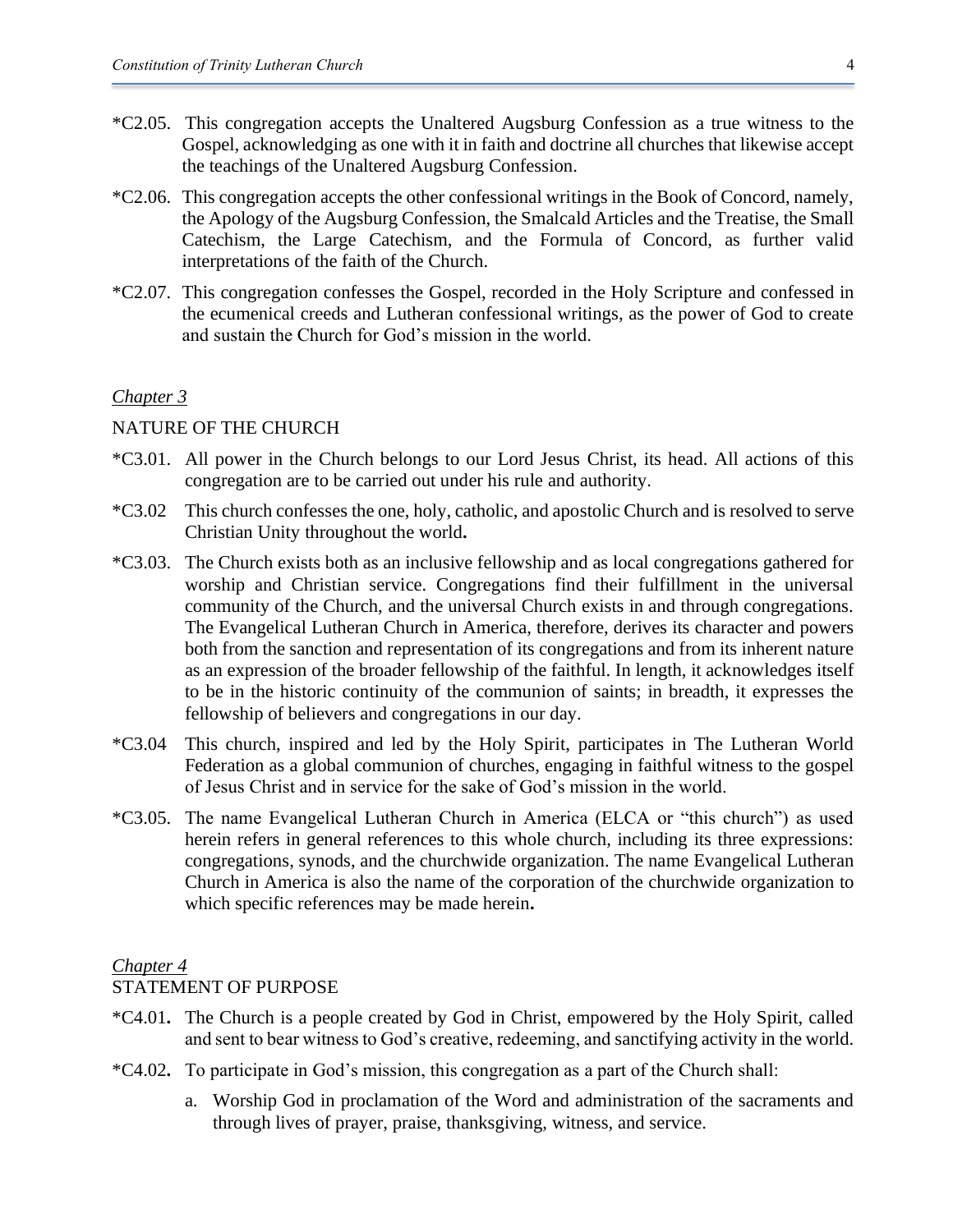- b. Proclaim God's saving Gospel of justification by grace for Christ's sake through faith alone, according to the apostolic witness in the Holy Scripture, preserving and transmitting the Gospel faithfully to future generations.
- c. Carry out Christ's Great Commission by reaching out to all people to bring them to faith in Christ and by doing all ministry with a global awareness consistent with the understanding of God as Creator, Redeemer, and Sanctifier of all.
- d. Serve in response to God's love to meet human needs, caring for the sick and the aged, advocating dignity and justice for all people, working for peace and reconciliation among the nations, and standing with the poor and powerless, and committing itself to their needs.
- e. Nurture its members in the Word of God so as to grow in faith and hope and love, to see daily life as the primary setting for the exercise of their Christian calling, and to use the gifts of the Spirit for their life together and for their calling in the world.
- f. Manifest the unity given to the people of God by living together in the love of Christ and by joining with other Christians in prayer and action to express and preserve the unity which the Spirit gives.
- \*C4.03**.** To fulfill these purposes, this congregation shall:
	- a. Provide services of worship at which the Word of God is preached and the sacraments are administered.
	- b. Provide pastoral care and assist all members to participate in this ministry.
	- c. Challenge, equip, and support all member**s** in carrying out their calling in their daily lives and in their congregation.
	- d. Teach the Word of God.
	- e. Witness to the reconciling Word of God in Christ, reaching out to all people.
	- f. Respond to human need, work for justice and peace, care for the sick and the suffering, and participate responsibly in society.
	- g. Motivate its members to provide financial support for this congregation's ministry and the ministry of other expressions of the Evangelical Lutheran Church in America.
	- h. Foster and participate in interdependent relationships with other congregations, the Synod, and the churchwide organization of the Evangelical Lutheran Church in America.
	- i. Foster and participate in ecumenical relationships consistent with churchwide policy.
- \*C4.04**.** This congregation shall develop an organizational structure to be described in the bylaws. The Congregation Council shall prepare descriptions of the responsibilities of each committee, task force, or other organizational group and shall review their actions.
- \*C4.05**.** This congregation shall adopt and periodically review a mission statement which will provide specific direction for its programs.
- \*C4.06. References herein to the nature of the relationship between the three expressions of this church—congregations, synods, and the churchwide organization—as being interdependent or as being in a partnership relationship describe the mutual responsibility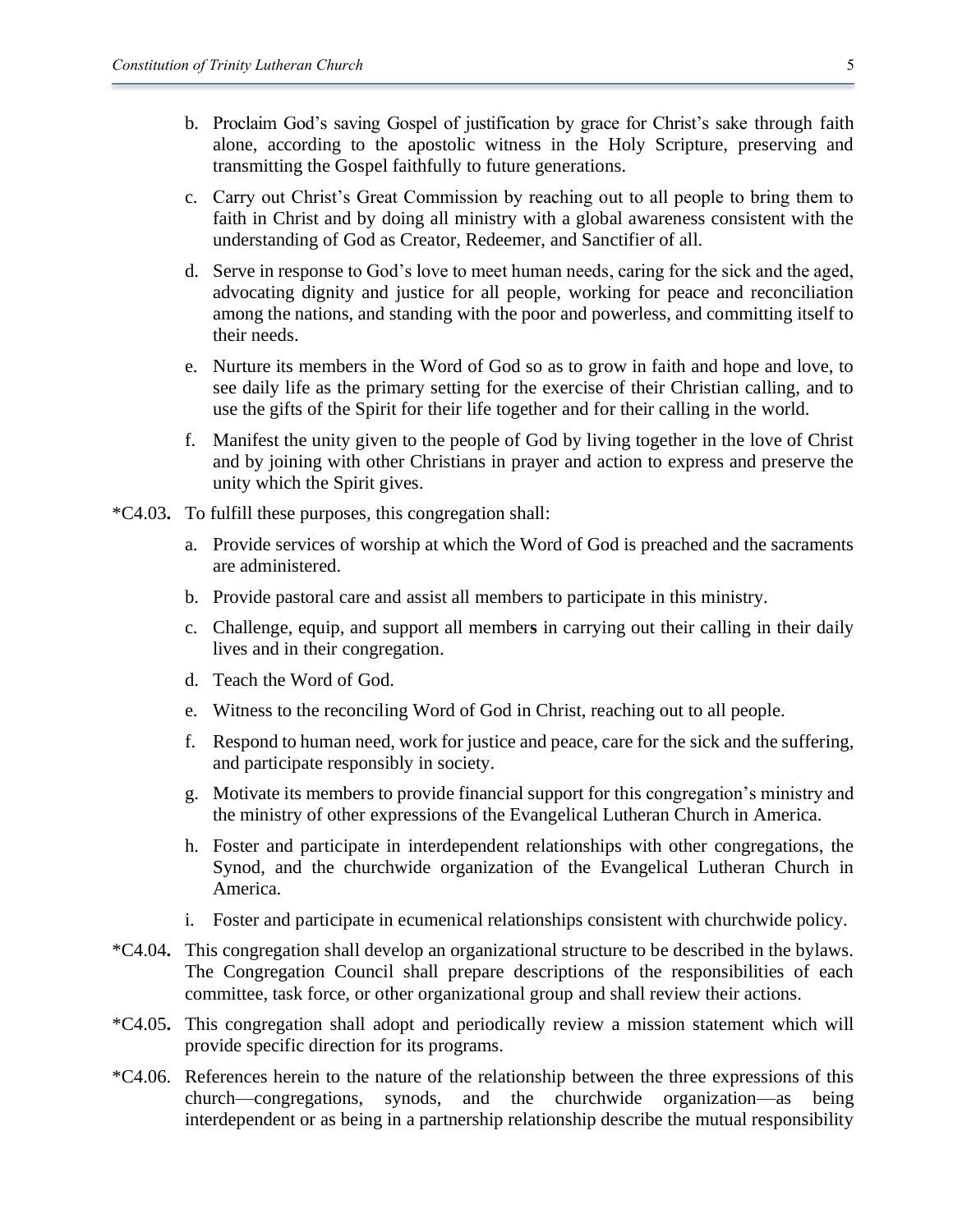of these expressions in God's mission and the fulfillment of the purposes of this church as described in this chapter, and do not imply or describe the creation of partnerships, coventures, agencies, or other legal relationships recognized in civil law.

## *Chapter 5*

#### POWERS OF THE CONGREGATION

- \*C5.01. The powers of this congregation are those necessary to fulfill its purpose.
- \*C5.02. The powers of this congregation are vested in the Congregation Meeting called and conducted as provided in this constitution and bylaws.
- \*C5.03. Only such authority as is delegated to the Congregation Council or other organizational units in this congregation's governing documents is recognized. All remaining authority is retained by this congregation. This congregation is authorized to:
	- a. call a rostered minister as provided in Chapter 9;
	- b. terminate the call of a rostered minister as provided in Chapter 9;
	- c. call a minister of Word and Service;
	- d. terminate the call of a minister of Word and Service in conformity with the constitution of the Evangelical Lutheran Church in America;
	- e. adopt amendments to the constitution, as provided in Chapter 16, amendments to the bylaws, as specified in Chapter 17, and continuing resolutions, as provided in Chapter 18.
	- f. approve the annual budget;
	- g. acquire real and personal property by gift, devise, purchase, or other lawful means;
	- h. hold title to and use its property for any and all activities consistent with its purpose;
	- i. sell, mortgage, lease, transfer, or otherwise dispose of its property by any lawful means;
	- j. elect its Congregation Council, and require the members of the council to carry out their duties in accordance with the constitution, bylaws and continuing resolutions; and
	- k. terminate its relationship with the Evangelical Lutheran Church in America as provided in Chapter 6.
- \*C5.04. This congregation shall elect from among its voting members laypersons to serve as voting members of the Synod Assembly as well as persons to represent it at meetings of any conference, cluster, coalition, or other area subdivision of which it is a member. The number of persons to be elected by this congregation and other qualifications shall be as prescribed in guidelines established by the New Jersey Synod of the Evangelical Lutheran Church in America.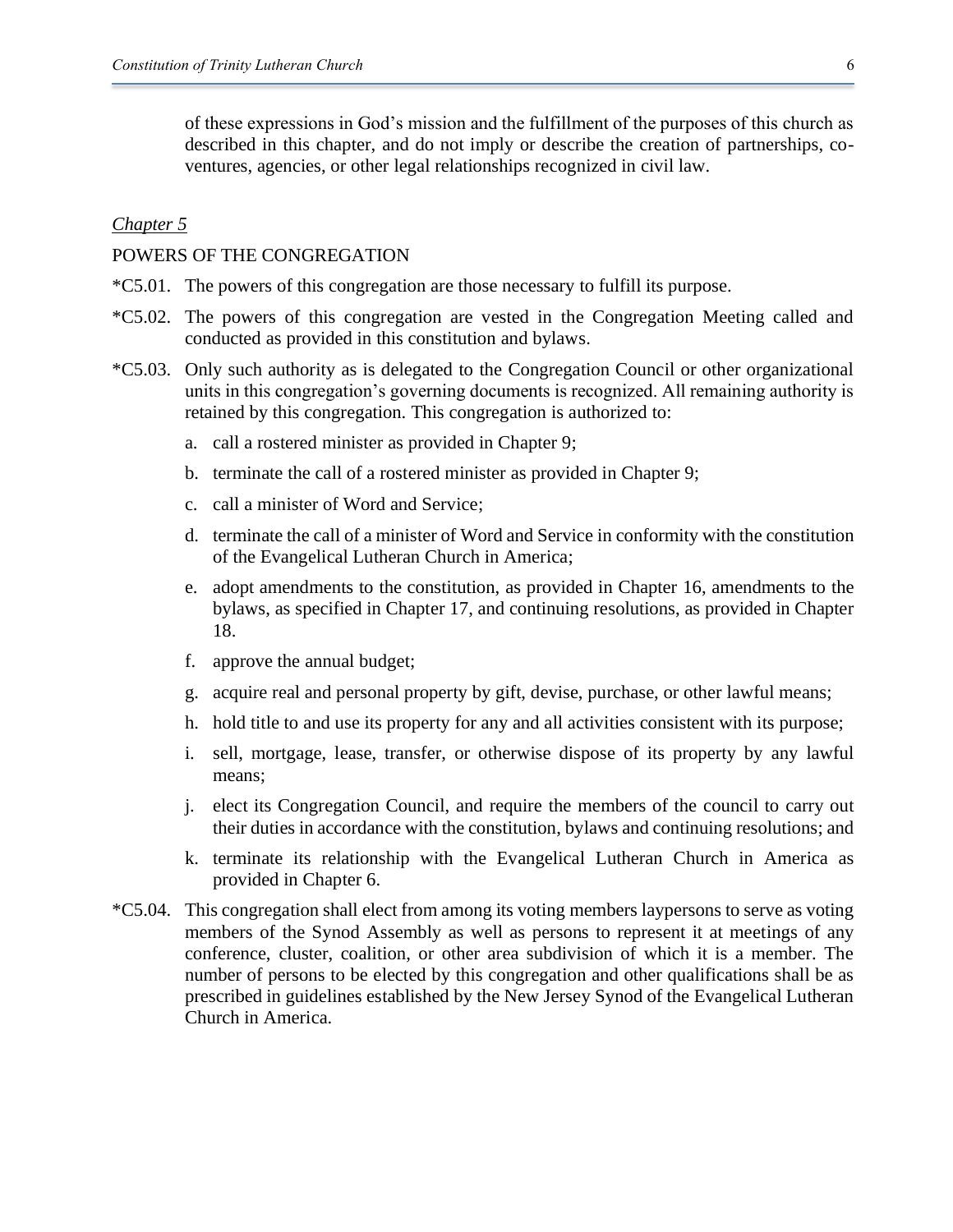## CHURCH AFFILIATION

- \*C6.01. This congregation shall be an interdependent part of the Evangelical Lutheran Church in America or its successor, and of the New Jersey Synod of the Evangelical Lutheran Church in America. This congregation is subject to the discipline of the Evangelical Lutheran Church in America.
- \*C6.02. This congregation accepts the Confession of Faith and agrees to the Purposes of the Evangelical Lutheran Church in America and shall act in accordance with them.
- \*C6.03. This congregation acknowledges its relationship with the Evangelical Lutheran Church in America in which:
	- a. This congregation agrees to be responsible for its life as a Christian community.
	- b. This congregation pledges its financial support and participation in the life and mission of the Evangelical Lutheran Church in America.
	- c. This congregation agrees to call pastoral leadership from the roster of Ministers of Word and Sacrament of the Evangelical Lutheran Church in America in accordance with its call procedures except in special circumstances and with the approval of the Bishop of the Synod. These special circumstances are limited either to calling a candidate approved for the roster of Ministers of Word and Sacrament of the Evangelical Lutheran Church in America or to contracting for pastoral services with a Minister of Word and Sacrament of a church body with which the Evangelical Lutheran Church in America officially has established a relationship of full communion.
	- d. This congregation agrees to consider ministers of Word and Service for call to other staff positions in the congregation according to the procedures of the Evangelical Lutheran Church in America.
	- e. This congregation agrees to file this constitution and any subsequent changes to this constitution with the Synod for review to ascertain that all of its provisions are in agreement with the constitution and bylaws of the Evangelical Lutheran Church in America and with the constitution of the Synod.
- \*C6.04. Affiliation with the Evangelical Lutheran Church in America is terminated as follows:
	- a. This congregation takes action to dissolve.
	- b. This congregation ceases to exist.
	- c. This congregation is removed from membership in the Evangelical Lutheran Church in America according to the procedures for discipline of the Evangelical Lutheran Church in America or in accordance with provision 9.23 of the constitution and bylaws of the Evangelical Lutheran Church in America.
	- d. The New Jersey Synod of the ELCA takes charge and control of the property of this congregation to hold, manage, and convey the same on behalf of the synod pursuant to †S13.24. of the synod constitution. This congregation shall have the right to appeal the decision to the next Synod Assembly.
	- e. This congregation follows the procedures outlined in \*C6.05.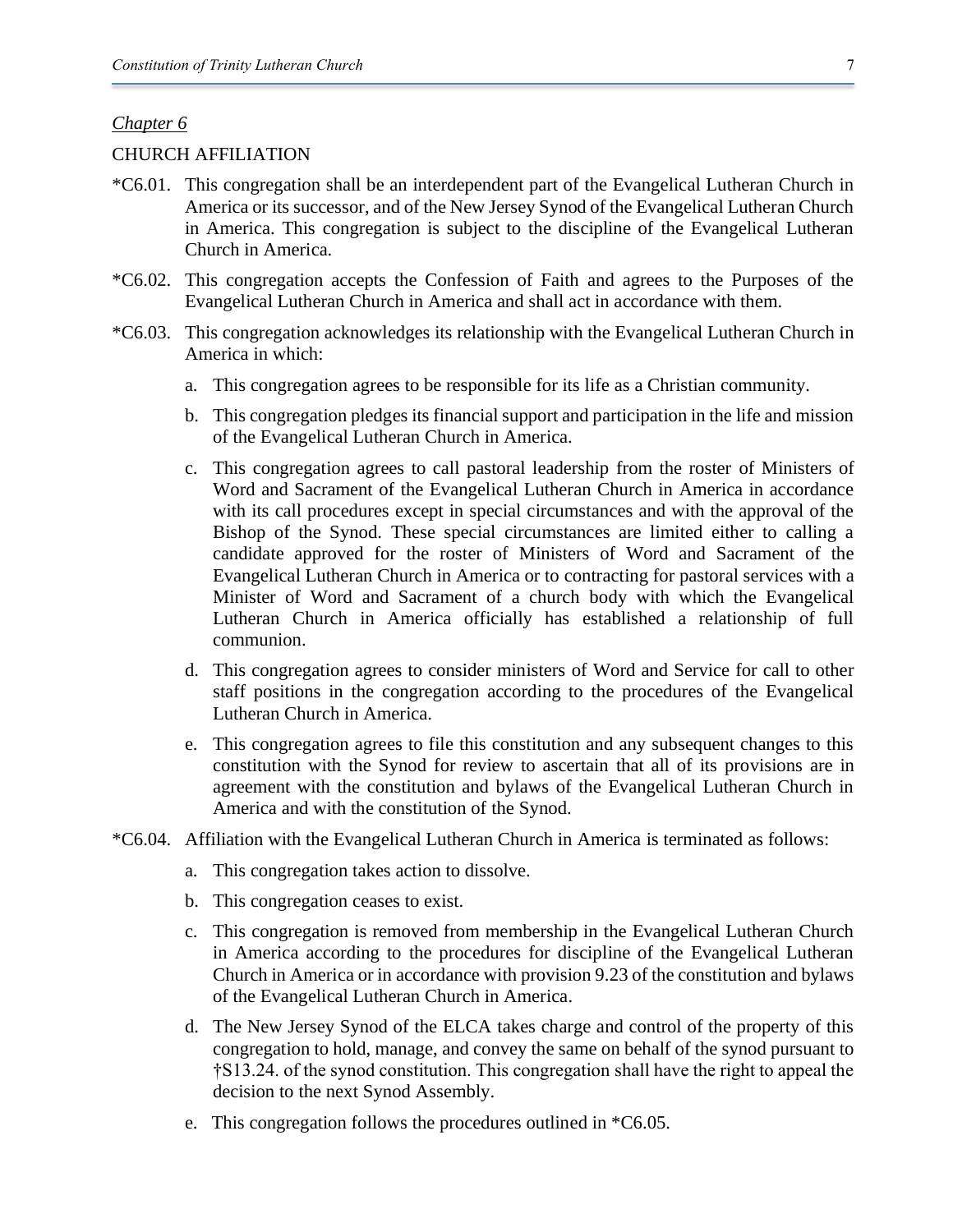- \*C6.05. This congregation may terminate its relationship with the ELCA by the following procedure:
	- a. A resolution indicating the intent to terminate its relationship must be adopted at two legally called and conducted special meetings of this congregation by a two-thirds vote of the voting members present at each meeting. The first such meeting may be held no sooner than 30 days after written notice of the meeting is received by the Bishop of the Synod, during which time this congregation shall consult with the Bishop and the Bishop's designees, if any. The times and manner of the consultation shall be determined by the Bishop in consultation with the Congregation Council. Unless he or she is a voting member of the congregation, the Bishop and the Bishop's designees, if any, shall have voice but not vote at the meeting.
	- b. Within 10 days after the resolution has been voted upon at the first meeting, the secretary of this congregation shall submit a copy of the resolution to the Bishop, attesting that the special meeting was legally called and conducted and certifying the outcome of the vote, and shall send copies of the resolution and certification to voting members of this congregation.
	- c. If the resolution was adopted by two-thirds vote of the voting members present at the first meeting, the Bishop of the Synod and this congregation shall continue in consultation, as specified in paragraph a. above, during a period of at least 90 days after receipt by the bishop of the attestation and certification as specified in paragraph b. above.
	- d. If this congregation, after such consultation is still considering termination of its relationship with this church, such action may be taken at a legally called and conducted special meeting by a two-thirds vote of the voting members present. Notice of the second meeting shall be sent to all voting members and to the Bishop at least 10 days in advance of the meeting. Unless he or she is a voting member of this congregation, the Bishop and the Bishop's designees, if any, shall have voice but not vote at the meeting.
	- e. Within 10 days after the resolution has been voted upon, the secretary of this congregation shall submit a copy of the resolution to the bishop, attesting that the second special meeting was legally called and conducted and certifying the outcome of the vote, and shall send copies of the resolution and certification to the voting members of the congregation. If the resolution was adopted by a two-thirds vote of the voting members present at the second meeting, the relationship between the congregation and this church shall be terminated subject to Synod Council approval as required by paragraphs f. and g. below.
	- f. Unless this notification to the Bishop also certifies that this congregation has voted to affiliate with another Lutheran denomination, this congregation shall be deemed to be an independent or non-Lutheran church, in which case \*C7.04 shall apply.
	- g. This congregation shall abide by these covenants by and among the three expressions of this church:

1) Congregations seeking to terminate their relationship with this church which fail or refuse to comply with each of the foregoing provisions in \*C6.05. shall be required to receive Synod Council approval before terminating their membership in this church.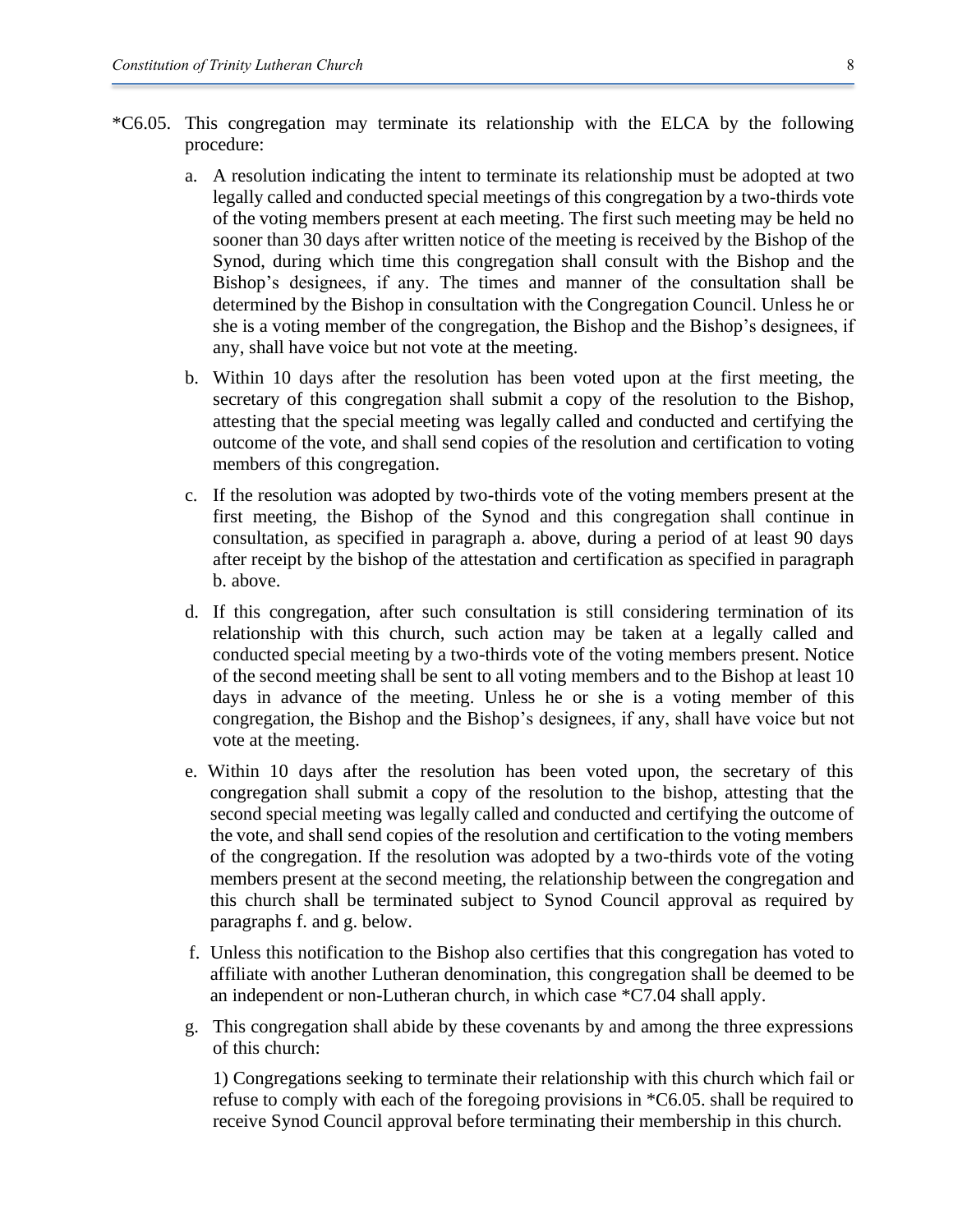2) Congregations which had been members of the Lutheran Church in America shall be required, in addition to complying with the foregoing provisions in \*C6.05, to receive synod approval before terminating their membership in this church.

3) Congregations established by the Evangelical Lutheran Church in America shall be required, in addition to complying with the foregoing provisions in \*C6.05, to satisfy all financial obligations to this church and receive Synod Council approval before terminating their membership in this church.

h. This congregation shall abide by these covenants by and among the three expressions of this church:

1) Congregations seeking to terminate their relationship with this church which fail or refuse to comply with each of the foregoing provisions in \*C6.05. shall be required to receive Synod Council approval before terminating their membership in this church.

2) Congregations which had been members of the Lutheran Church in America shall be required, in addition to complying with the foregoing provisions in \*C6.05., to receive synodical approval before terminating their membership in this church.

3) Congregations established by the Evangelical Lutheran Church in America shall be required, in addition to complying with the foregoing provisions in \*C6.05., to satisfy all financial obligations to this church and receive Synod Council approval before terminating their membership in this church.

- i. If this congregation fails to achieve the required two-thirds vote of voting members present at the congregation's first meeting as specified in paragraph a. above, or fails to achieve the required two-thirds vote of voting members present at this congregation's second meeting as specified in paragraph d. above, another attempt to consider termination of relationship with this church must follow all requirements of \*C6.05. and may begin no sooner than six months after the meeting at which two-thirds vote was not achieved.
- \*C6.06. If this congregation considers relocation, it shall confer with the Bishop of the Synod in which it is territorially located and the appropriate unit of the churchwide organization before any steps are taken leading to such action. The approval of the Synod Council shall be received before any such action is taken.
- \*C6.07. If this congregation considers developing an additional site to be used regularly for worship, it shall confer with the Bishop of the Synod in which it is territorially located and the appropriate unit of the churchwide organization before any steps are taken leading to such action.

## *Chapter 7*

#### PROPERTY OWNERSHIP

- \*C7.01. If this congregation ceases to exist, title to undisposed property shall pass to the New Jersey Synod of the Evangelical Lutheran Church in America.
- \*C7.02. If this congregation is removed from membership in the Evangelical Lutheran Church in America according to its procedure for discipline or pursuant to C9.23 of the constitution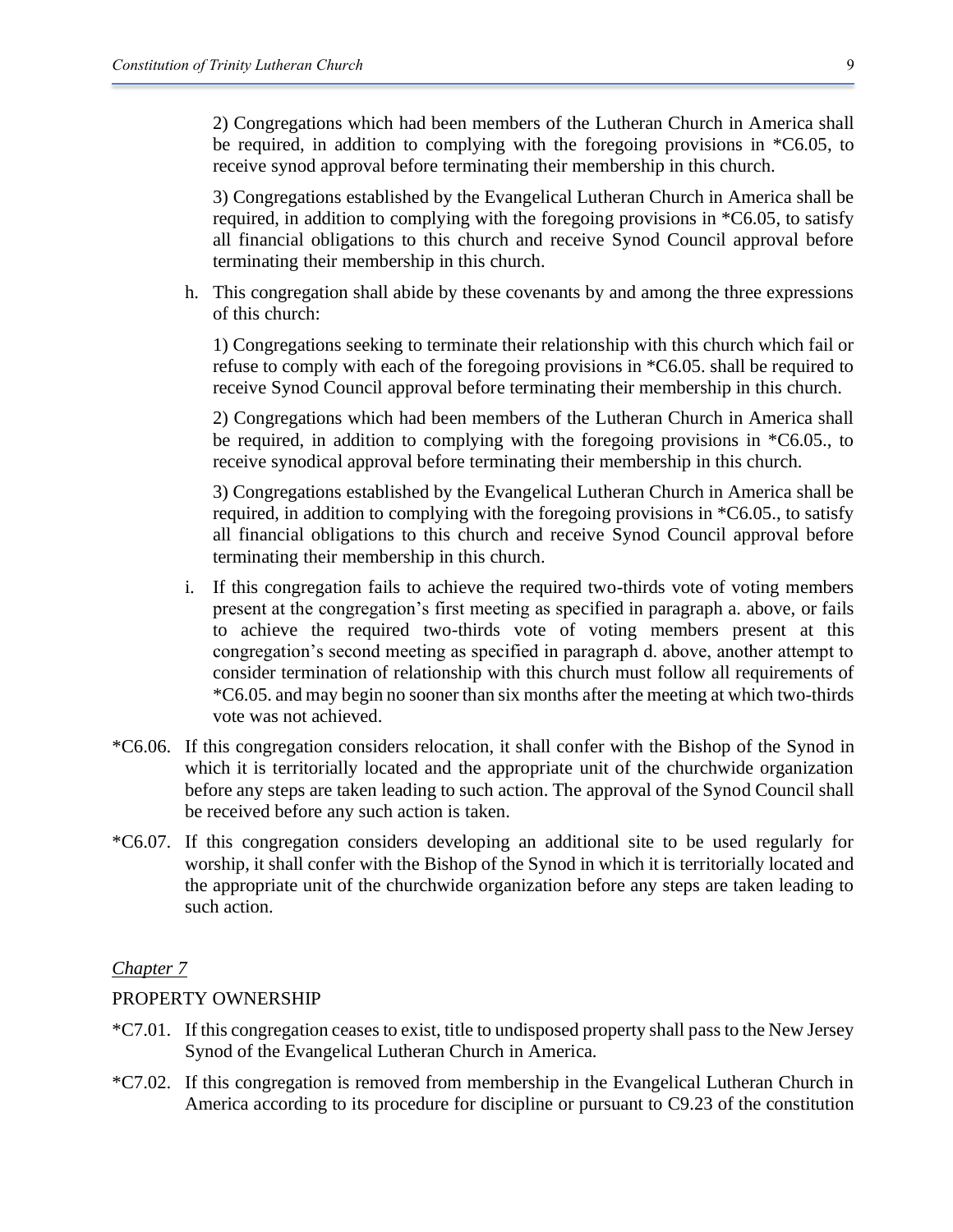and bylaws of the Evangelical Lutheran Church in America, title to property shall continue to reside in this congregation.

- \*C7.03. If the voting members of this congregation present at a legally called and conducted special meeting of this congregation vote to transfer to another Lutheran church body, title to property shall continue to reside in this congregation, provided the process for termination of relationship in \*C6.05. has been followed. Before this congregation takes action to transfer to another Lutheran church body, it shall consult with representatives of the New Jersey Synod.
- \*C7.04. If two-thirds of the voting members of this congregation present at a legally called and conducted special meeting of this congregation vote to become independent or relate to a non-Lutheran church body and have followed the process for termination of relationship in \*C6.05, title to property of this congregation shall continue to reside in this congregation only with the consent of the Synod Council. The Synod Council, after consultation with this congregation by the established by the synod, may give approval to the request to become independent or to relate to a non-Lutheran church body, in which case title shall remain with the majority of this congregation. If the Synod Council fails to give such approval, title shall remain with those members who desire to continue as a congregation of the Evangelical Lutheran Church in America. In neither case does title to this congregation's property transfer to the synod.
- $^{\ast}C7.05$ . Notwithstanding the provisions of  $^{\ast}C7.02$  and  $^{\ast}C7.03$  above, where this congregation has received property from the synod pursuant to a deed or other instrument containing restrictions under provision C9.71.a. of the *Constitution, Bylaws, and Continuing Resolutions of the Evangelical Lutheran Church in America*, this congregation accepts such restrictions and:
	- a. Shall not transfer, encumber, mortgage, or in any way burden or impair any right, title, or interest in the property without prior approval of the Synod Council.
	- b. Shall—upon written demand by the Synod Council, pursuant to †S13.23. of the constitution of the New Jersey Synod of the ELCA reconvey and transfer all right, title, and interest in the property to the synod.

## *Chapter 8*

## MEMBERSHIP

- \*C8.01. Members of this congregation shall be those baptized persons on the role of this congregation at the time that this constitution is adopted and those who are admitted thereafter and who have declared and maintain their membership in accordance with the provisions of this constitution and its bylaws.
- \*C8.02. Members shall be classified as follows:
	- a. *Baptized* members are those persons who have been received by the Sacrament of Holy Baptism in this congregation, or, having been previously baptized in the name of the Triune God, have been received by certificate of transfer from other Lutheran congregations or by affirmation of faith.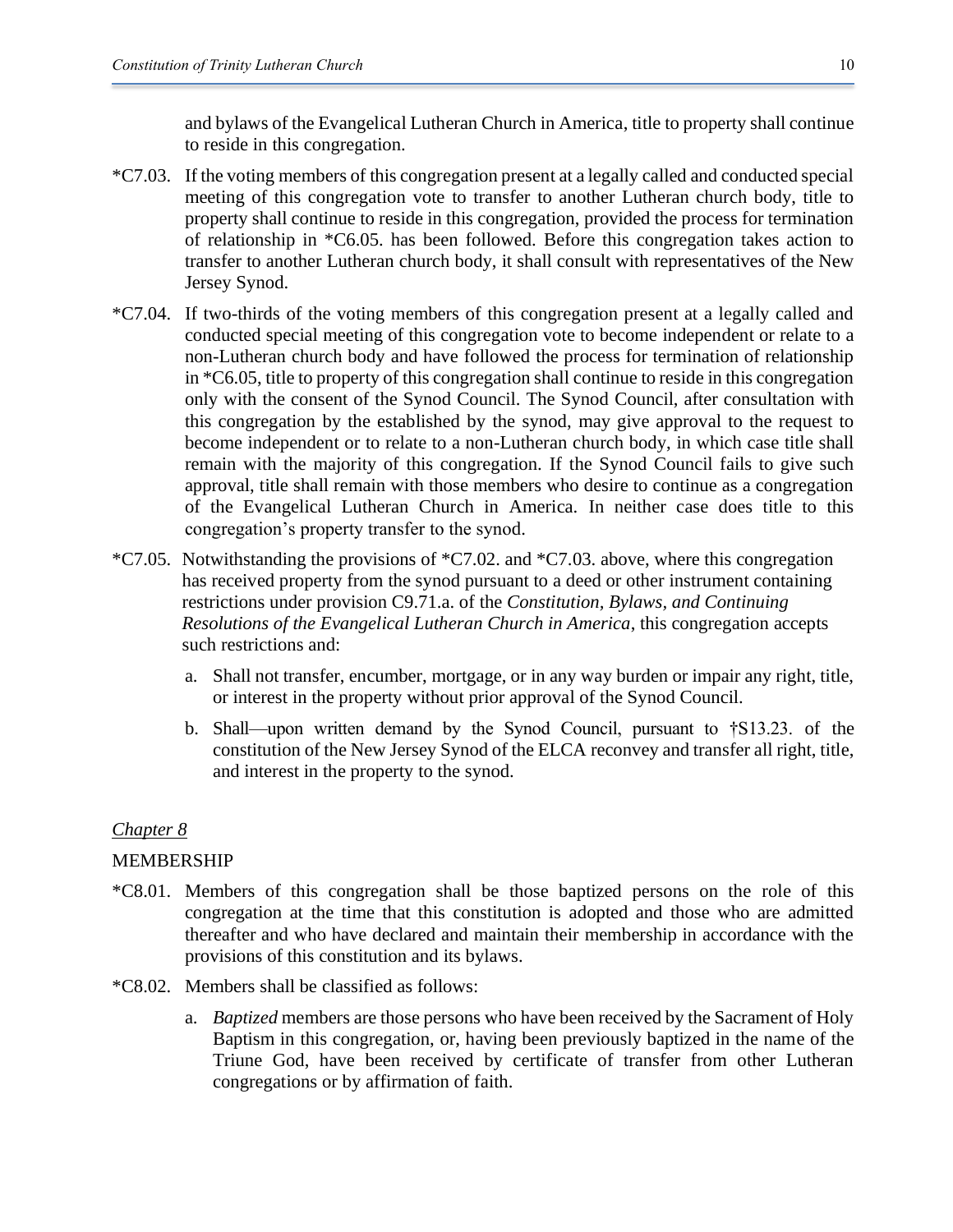- b. *Confirmed* members are baptized persons who have been confirmed in this congregation, those who have been received by adult baptism or by transfer as confirmed members from other Lutheran congregations, or baptized persons received by affirmation of faith.
- c. *Voting* member**s** are confirmed members. Such confirmed members, during the current or preceding calendar year, shall have communed in this congregation and shall have made a contribution of record to this congregation. Members of this congregation who have satisfied these basic standards shall have the privilege of voice and vote at every regular and special meeting of the congregation as well as the other rights and privileges ascribed to voting members by the provisions of this constitution and its bylaws. They shall not have voted as a seasonal member of another congregation of this church in the previous two calendar months.
- d. *Associate* members are persons holding membership in other Christian congregation**s** who wish to retain such membership but desire to participate in the life and mission of this congregation. These individuals have all the privileges and duties of membership except voting rights or other rights and privileges ascribed to voting members by the provisions of this constitution and its bylaws.
- e. *Seasonal* members are voting members of other congregations of this church who wish to retain such membership but desire to participate in the life and mission of this congregation, including exercising limited voting rights in this congregation. The Congregation Council may grant seasonal membership to such persons provided that this congregation is a member of a synod where the Synod Council has approved seasonal member voting in its territory. Such seasonal members shall have all the privileges and duties of voting members except that:

1) they shall not be eligible for elected office in, or for membership on the Congregation Council or on a call committee of this congregation;

2) they shall not have the right to vote on any matter concerning or affecting the call or termination of call of any minister of this congregation;

3) they shall not have the right to vote on any matter concerning or affecting the affiliation of this congregation with this church;

4) they shall not be eligible to serve as voting members from this congregation of the Synod Assembly or the Churchwide Assembly.

5) they shall not, even if otherwise permitted by this congregation, vote by proxy or by absentee ballot; and

6) they shall not, within any two-calendar month period, exercise voting rights in this congregation and in the congregation where they remain voting members.

- \*C8.03. All applications for confirmed membership shall be submitted to and shall require the approval of the Congregation Council.
- \*C8.04. It shall be the privilege and duty of members of this congregation to:
	- a. make regular use of the means of grace, both Word and sacraments;
	- b. live a Christian life in accordance with the Word of God and the teachings of the Lutheran church; and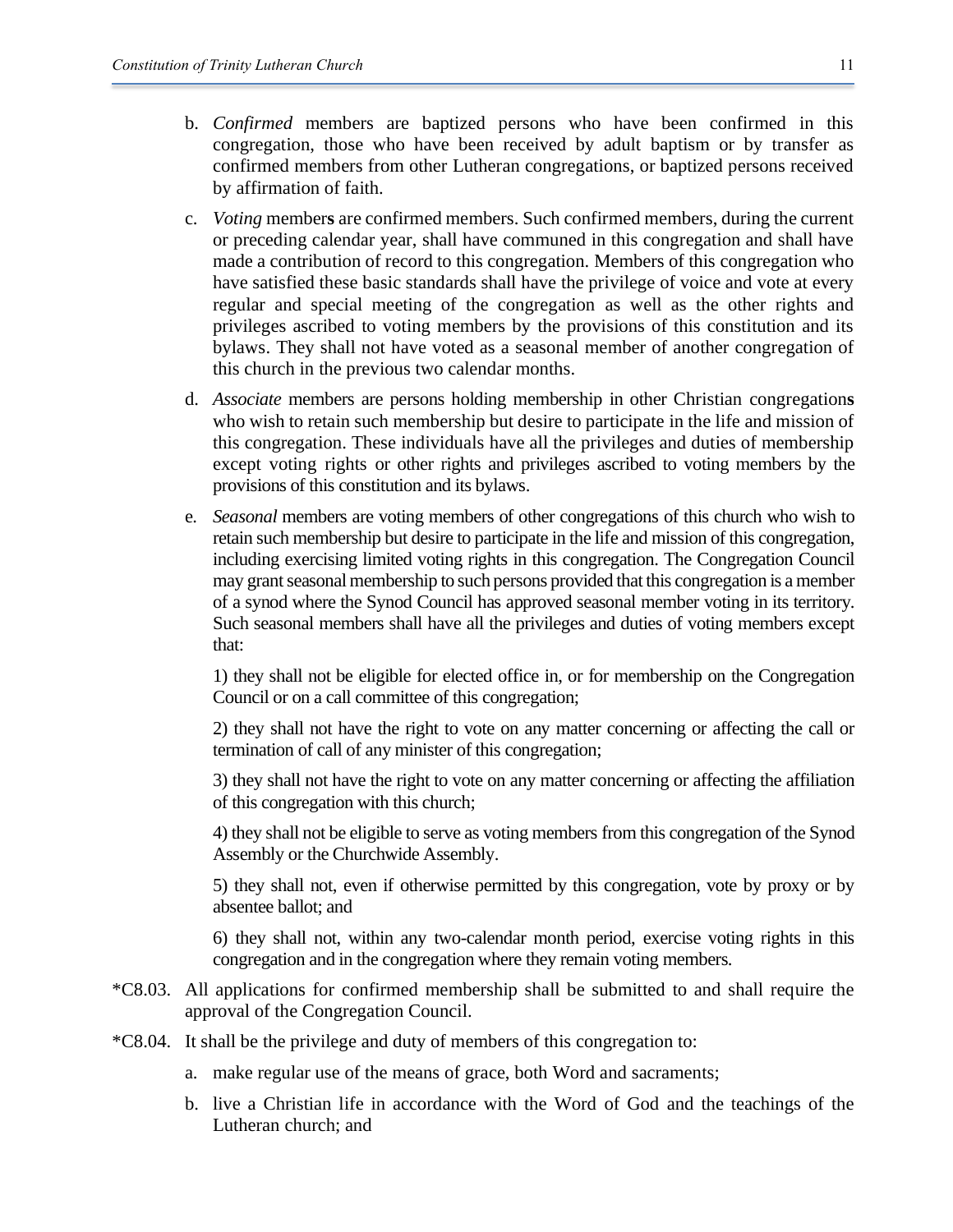- c. support the work of this congregation, the Synod, and the churchwide organization of the Evangelical Lutheran Church in America through contributions of their time, abilities, and financial support as biblical stewards.
- \*C8.05. Membership in this congregation shall be terminated by any of the following:
	- a. death;
	- b. resignation;
	- c. transfer or release;
	- d. disciplinary action in accordance with Chapter 20 of the constitution and bylaws of the Evangelical Lutheran Church in America; or
	- e. removal from the roll due to inactivity in accordance with the provisions of this constitution and its bylaws.

Such persons who have been removed from the roll of members shall remain persons for whom the Church has a continuing pastoral concern.

## *Chapter 9*

## ROSTERED MINISTER

- \*C9.01. Authority to call a rostered minister shall be in this congregation by at least a two-thirds vote of voting members present and voting at a meeting legally called for that purpose. Before a call is issued, the officers, or a committee elected by the Congregation Council to recommend the call, shall seek the advice and help of the Bishop of the Synod.
- \*C9.02. Only a member of the roster of Ministers of Word and Sacrament of the Evangelical Lutheran Church in America or a candidate for the roster of Ministers of Word and Sacrament who has been recommended for this congregation by the synod bishop may be called as a rostered minister of this congregation.
- \*C9.03. Consistent with the faith and practice of the Evangelical Lutheran Church in America,
	- a. Every minister of Word and Sacrament shall:
		- 1) preach the Word;
		- 2) administer the sacraments;
		- 3) conduct public worship;
		- 4) provide pastoral care;
		- 5) seek out and encourage qualified persons to prepare for the ministry of the Gospel;
		- 6) impart knowledge of this church and its wider ministry through available channels of effective communication;
		- 7) witness to the Kingdom of God in the community, in the nation, and abroad; and
		- 8) speak publicly to the world in solidarity with the poor and oppressed, calling for justice and proclaiming God's love for the world.
	- b. Each rostered minister with a congregational call shall, within the congregation: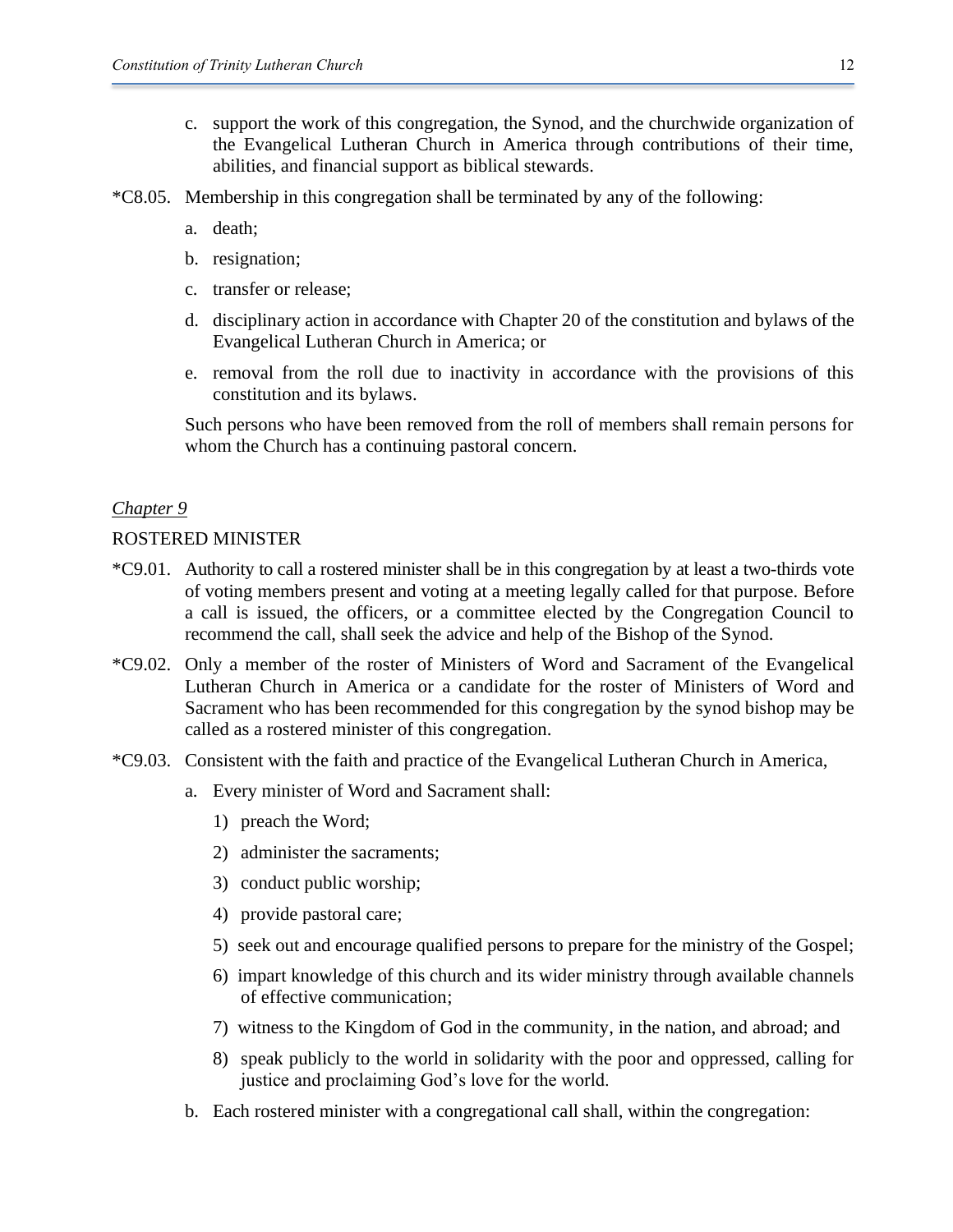- 1) offer instruction, confirm, marry, visit the sick and distressed, and bury the dead;
- 2) relate to all schools and organizations of this congregation;
- 3) install regularly elected members of the Congregation Council; and
- 4) with the council, administer discipline;
- 5) endeavor to increase the support given by the congregation to the work of the churchwide organization and of the New Jersey Synod of the ELCA; and
- 6) encourage adherence to convenantal relationship with this church as expressed in *the Constitutions, Bylaws, and Continuing Resolutions of the Evangelical Lutheran Church in America*.
- \*C9.04. The specific duties of the rostered minister, compensation, and other matters pertaining to the service of the rostered minister shall be included in a letter of call, which shall be attested by the Bishop of the Synod.
- \*C9.05. The provisions for termination of the mutual relationship between a minister of Word and Sacrament and this congregation shall be as follows:
	- a. The call of this congregation, when accepted by a rostered minister, shall constitute a continuing mutual relationship and commitment, which shall be terminated only by the rostered minister's death or, following consultation with the synod bishop, for the following reasons:
		- 1) mutual agreement to terminate the call or the completion of a call for a specific term;
		- 2) resignation of the rostered minister, which shall become effective, unless otherwise agreed, no later than 30 days after the date on which it was submitted;
		- 3) inability to conduct the rostered ministeral office effectively in this congregation in view of local conditions;
		- 4) physical disability or mental incapacity of the rostered minister;
		- 5) suspension of the rostered minister through discipline for more than three months;
		- 6) resignation or removal of the rostered minister from the roster of Ministers of Word and Sacrament of this church;
		- 7) termination of the relationship between this church and this congregation;
		- 8) dissolution of this congregation or the termination of a parish arrangement; or
		- 9) suspension of this congregation through discipline for more than six months.
	- b. When allegations of physical disability or mental incapacity of the rostered minister under paragraph a.4 above, or ineffective conduct of the pastoral office under paragraph a.3 above, have come to the attention of the Bishop of this Synod,
		- 1) the Bishop in his or her sole discretion may investigate such conditions personally together with a committee of two rostered ministers and one layperson, or
		- 2) when such allegations have been brought to the Synod's attention by an official recital of allegations by the Congregation Council or by a petition signed by at least one-third of the voting members of this congregation, the Bishop personally shall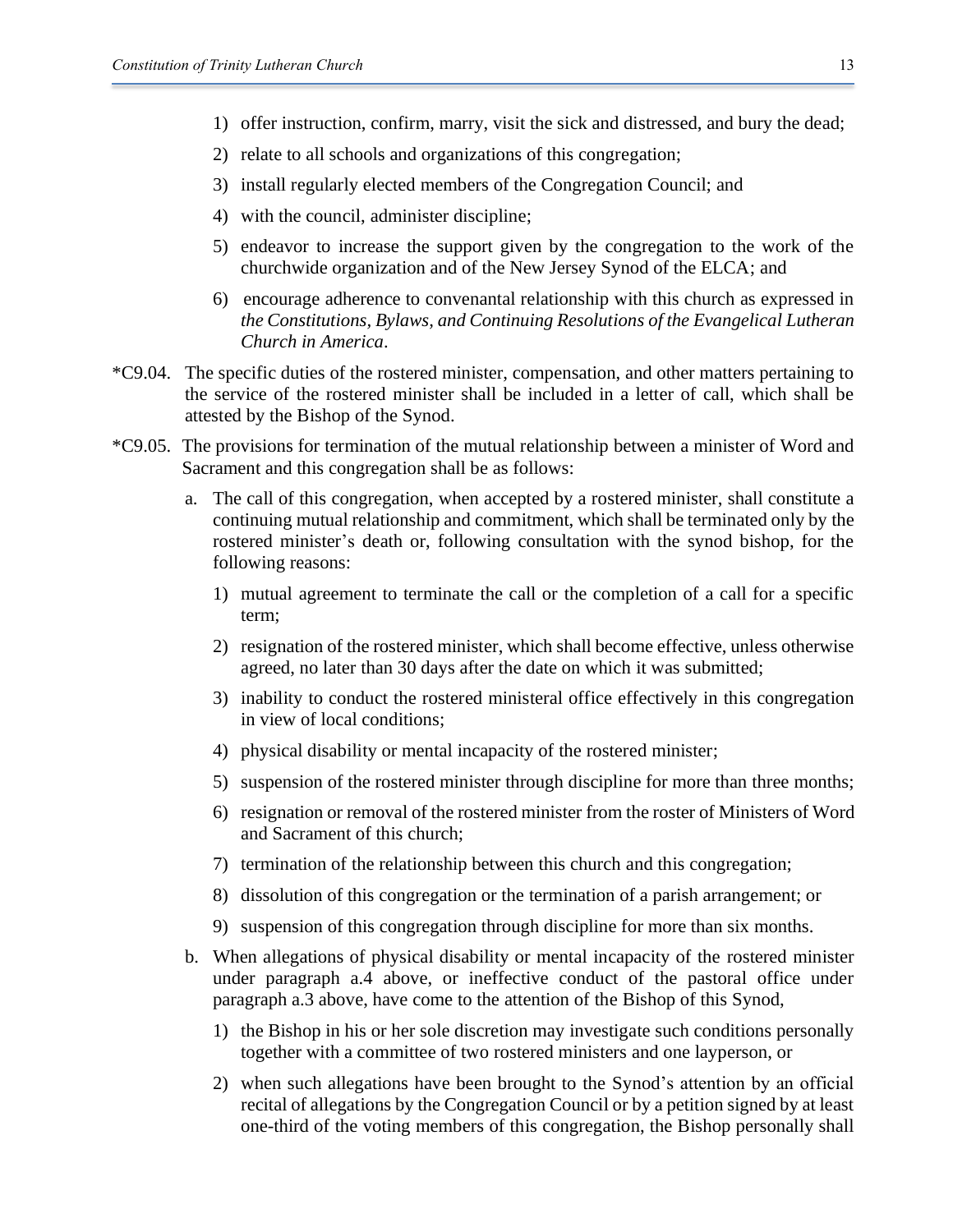investigate such conditions together with a committee of two rostered ministers and one layperson.

- c. In case of alleged physical disability or mental incapacity under paragraph a.4 above, the Bishop's committee shall obtain and document competent medical opinion concerning the rostered minister's condition. When a disability or incapacity is evident to the committee, the Bishop of this Synod may declare the pastorate vacant. When the pastorate is declared vacant, the Synod Council shall list the rostered minister on the roster of Ministers of Word and Sacrament with disability status. Upon removal of the disability and the restoration of the rostered minister to health, the Bishop shall take steps to enable the rostered minister to resume the ministry, either in the congregation last served or in another appropriate call.
- d. In the case of alleged local difficulties that imperil the effective functioning of this congregation under paragraph a.3 above, the Bishop's committee shall endeavor to hear from all concerned persons, after which the Bishop together with the committee shall present their recommendations first to the rostered minister and then to this congregation. The recommendations of the Bishop's committee must address whether the rostered minister's call should come to an end and, if so, may suggest appropriate severance arrangements. The committee may also propose other actions that should be undertaken by this congregation and by the rostered minister, if appropriate. If the rostered minister and congregation agree to carry out such recommendations, no further action need be taken by the Synod.
- e. If either party fails to assent to the recommendations of the Bishop's committee concerning the rostered minister's call, this congregation may dismiss the rostered minister only at a legally called meeting after consultation with the Bishop, either (a) by a two-thirds vote of the voting members present and voting where the Bishop and the committee did not recommend termination of the call, or (b) by a majority vote of the voting members present and voting where the Bishop and the committee recommended termination of the call.
- f. If, in the course of proceedings described in paragraph c. or paragraph d. above, the Bishop's committee concludes that there may be grounds for discipline, the committee shall make recommendations concerning disciplinary action in accordance with the provisions of this church's constitution, bylaws, and continuing resolutions.
- \*C9.06. At a time of pastoral vacancy, an interim rostered minister shall be appointed by the Bishop of the Synod with the consent of this congregation or the Congregation Council.
- \*C9.07. During the period of service, an interim rostered minister shall have the rights and duties in this congregation of a regularly called rostered minister and may delegate the same in part to a supply rostered minister with the consent of the Bishop of the Synod and this congregation or Congregation Council. The interim rostered minister and any rostered minister providing assistance shall refrain from exerting influence in the selection of a rostered minister. Unless previously agreed upon by the Synod Council, an interim rostered minister is not available for a regular call to the congregation served.
- \*C9.08. This congregation shall make satisfactory settlement of all financial obligations to a former rostered minister before calling a successor. A rostered minister shall make satisfactory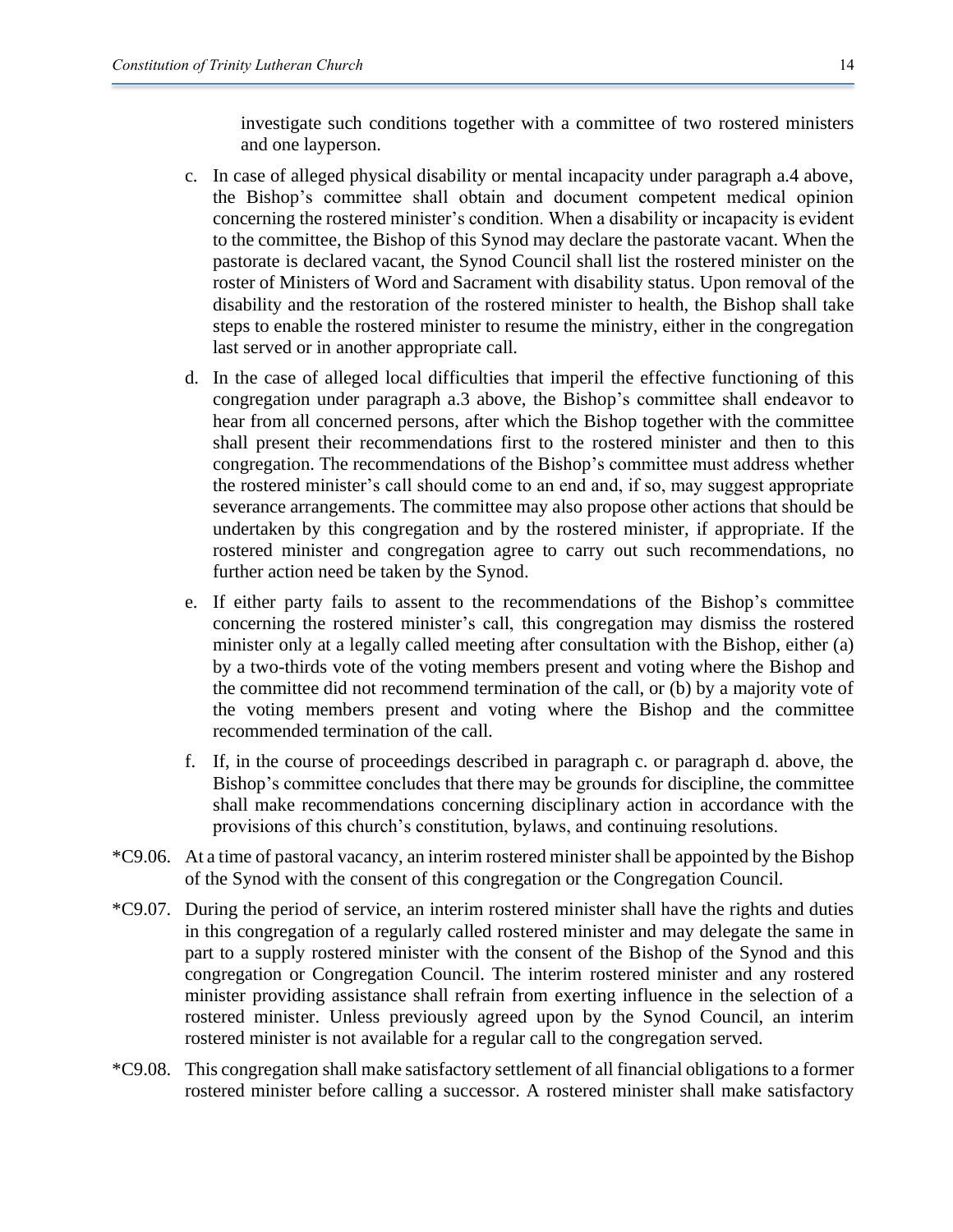settlement of all financial obligations to this congregation before beginning service in a call to another congregation or employment in another ministry setting.

- \*C9.09. When a rostered minister is called to serve in company with another rostered minister or rostered ministers, the privileges and responsibilities of each rostered minister shall be specified in documents to accompany the call and to be drafted in consultation involving the rostered ministers, the Congregation Council, and the Bishop of the Synod. As occasion requires, the documents may be revised through a similar consultation.
- \*C9.11. With the approval of the Bishop of the Synod, this congregation may depart from \*C9.05.a and call a rostered minister for a specific term. Details of such calls shall be in writing setting forth the purpose and conditions involved. Prior to the completion of a term, the Bishop or a designated representative of the Bishop shall meet with the rostered minister and representatives of this congregation for a review of the call. Such a call may also be terminated before its expiration in accordance with the provisions of \*C9.05.a.
- \*C9.12. The rostered minister of this congregation:
	- a. shall keep accurate parochial records of all baptisms, confirmations, marriages, burials, communicants, members received, members dismissed, or members excluded from this congregation;
	- b. shall submit a summary of such statistics annually to the Synod; and
	- c. shall become a member of this congregation upon receipt and acceptance of the letter of call. In a parish of multiple congregations, the rostered minister shall hold membership in one of the congregations.
- \*C9.13. The rostered minister(s) shall submit a report of his or her ministry to the Bishop of the Synod at least 90 days prior to each regular meeting of the Synod Assembly.
- \*C9.14. The parochial records of this congregation shall be maintained by the rostered minister and shall remain the property of the congregation. The secretary of this congregation shall attest in writing to the Bishop of this Synod that such records have been placed in his or her hands in good order by a departing rostered minister before the installation of that rostered minister in another call or approval of a request for change in roster status.
- C9.15. Under special circumstances, subject to the approval of the synod Bishop and the concurrence of this congregation, a minister of Word and Sacrament of a church body with which the Evangelical Lutheran Church in America officially has established a relationship of full communion may serve temporarily as rostered minister of this congregation under a contract between this congregation and the in a form proposed by the synod bishop and approved by the congregation.
- \*C9.21. Authority to call a deacon shall be in this congregation by at least a two-thirds vote of voting members present and voting at a meeting legally called for that purpose. Before a call is issued, the officers, or a committee elected by the Congregation Council to recommend the call shall seek the advice and help of the bishop of the synod.
- \*C9.22. Only a member of the roster of Ministers of Word and Service of the Evangelical Lutheran Church in America or a candidate for the roster of Ministers of Word and Service who has been recommended for this congregation by the synod bishop may be called as a deacon of this congregation.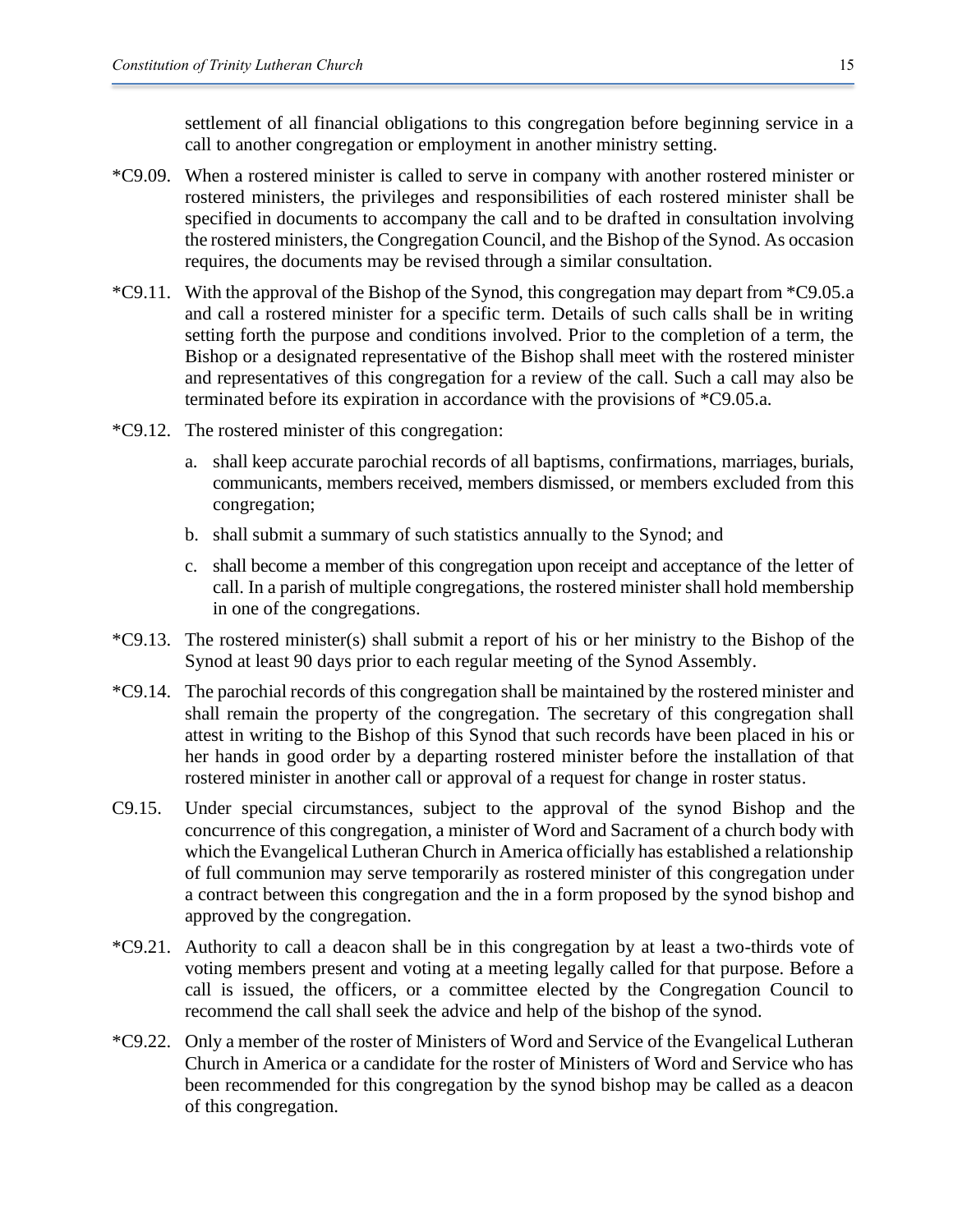- \*C9.23. Consistent with the faith and practice of the Evangelical Lutheran Church in America, every minister of Word and Service shall:
	- a. be rooted in the Word of God, for proclamation and service;
	- b. advocate a prophetic diakonia that commits itself to risk-taking and innovative service on the frontiers of the Church's outreach, giving particular attention to the suffering places in God's world;
	- c. speak publicly to the world in solidarity with the poor and oppressed, calling for justice and proclaiming God's love for the world, witnessing to the realm of God in the community, the nation and abroad;
	- d. equip the baptized for ministry in God's world that affirms the gifts of all people;
	- e. encourage mutual relationships that invite participation and accompaniment of others in God's mission;
	- f. practice stewardship that respects God's gift of time, talent, and resources.
	- g. be grounded in a gathered community for ongoing diaconal formation;
	- h. share knowledge of this church and its wider ministry of the gospel and advocate for the work of all expressions of this church; and
	- i. identify and encourage qualified persons to prepare for ministry of the gospel.
- \*C9.24. The specific duties of the deacon, compensation and other matters pertaining to the service of the deacon shall be included in a letter of call, which shall be attested by the bishop of the synod.
- \*C9.25. The provisions for termination of the mutual relationship between a minister of Word and Service and a congregation shall be as follows:
	- a. The call of a congregation, when accepted by a deacon, shall constitute a continuing mutual relationship and commitment, which shall be terminated only by the deacon's death or, following consultation with the synod bishop, for the following reasons:
		- 1) mutual agreement to terminate the call or the completion of a call for a specific term;
		- 2) resignation of the deacon, which shall become effective, unless otherwise agreed, no later than 30 days after the date on which it was submitted;
		- 3) inability to conduct the ministry of Word and Service effectively in this congregation in view of local conditions;
		- 4) physical disability or mental incapacity of the deacon;
		- 5) suspension of the deacon through discipline for more than three months;
		- 6) resignation or removal of the deacon from the roster of Ministers of Word and Service of this church;
		- 7) termination of the relationship between this church and this congregation;
		- 8) dissolution of this congregation or the termination of a parish arrangement; or
		- 9) suspension of this congregation through discipline for more than six months.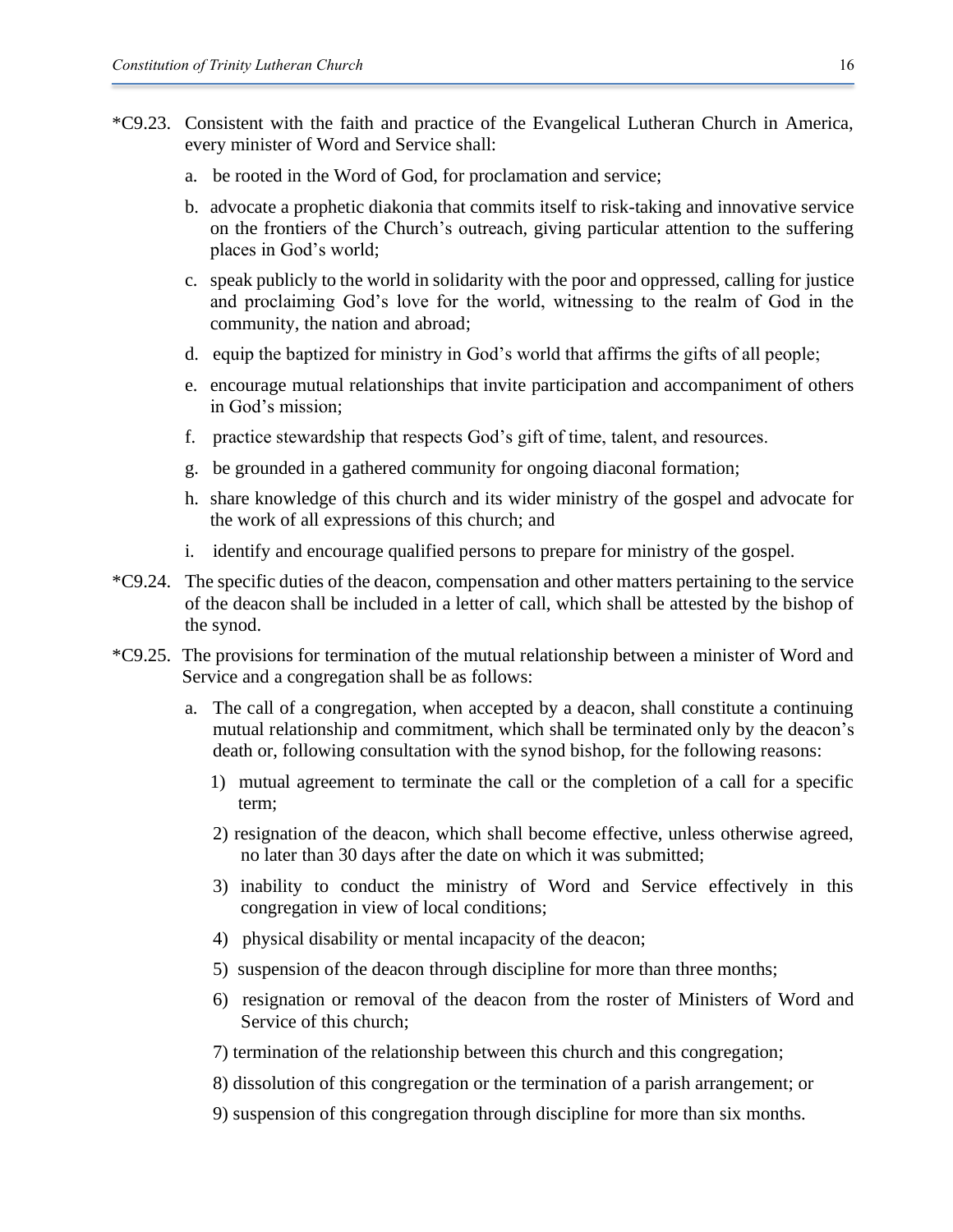- b. When allegations of physical disability or mental incapacity of the deacon under paragraph a.4) above, or ineffective conduct of the office of minister of Word and Service under paragraph a.3) above have come to the attention of the bishop of this synod,
	- 1) the bishop in his or her sole discretion may investigate such conditions personally together with a committee of two rostered ministers and one layperson, or
	- 2) when such allegations have been brought to the synod's attention by an official recital of allegations by the Congregation Council or by a petition signed by at least one-third of the voting members of this congregation, the bishop personally shall investigate such conditions together with a committee of two rostered ministers and one layperson.
- c. In case of alleged physical disability or mental incapacity under paragraph a.4) above, the bishop's committee shall obtain and document competent medical opinion concerning the deacon's condition. When a disability or incapacity is evident to the committee, the bishop of this synod may declare the position vacant. When the position is declared vacant, the Synod Council shall list the deacon on the roster of Ministers of Word and Service with disability status. Upon removal of the disability and the restoration of the deacon to health, the bishop shall take steps to enable the deacon to resume the ministry, either in the congregation last served or in another appropriate call.
- d. In the case of alleged local difficulties that imperil the effective functioning of this congregation under paragraph a.3) above, the bishop's committee shall endeavor to hear from all concerned persons, after which the bishop together with the committee shall present their recommendations first to the deacon and then to this congregation. The recommendations of the bishop's committee must address whether the deacon's call should come to an end and, if so, may suggest appropriate severance arrangements. The committee may also propose other actions that should be undertaken by this congregation and by the deacon, if appropriate. If the deacon and the congregation agree to carry out such recommendations, no further action need be taken by the synod.
- e. If either party fails to assent to the recommendations of the bishop's committee concerning the deacon's call, this congregation may dismiss the deacon only at a legally called meeting after consultation with the bishop, either (a) by a two-thirds majority vote of the voting members present and voting where the bishop and the committee did not recommend termination of the call, or (b) by a simple majority vote of the voting members present and voting where the bishop and the committee recommended termination of the call.
- f. If, in the course of proceedings described in paragraph c. or paragraph d. above, the bishop's committee concludes there may be grounds for discipline, the committee shall make recommendations concerning disciplinary action in accordance with the provisions of this church's constitutions, bylaws and continuing resolutions.
- \*C9.26. This congregation shall make satisfactory settlement of all financial obligations to a former deacon before calling a successor. A deacon shall make satisfactory settlement of all financial obligations to this congregation before beginning service in a call to another congregation or employment in another ministry setting.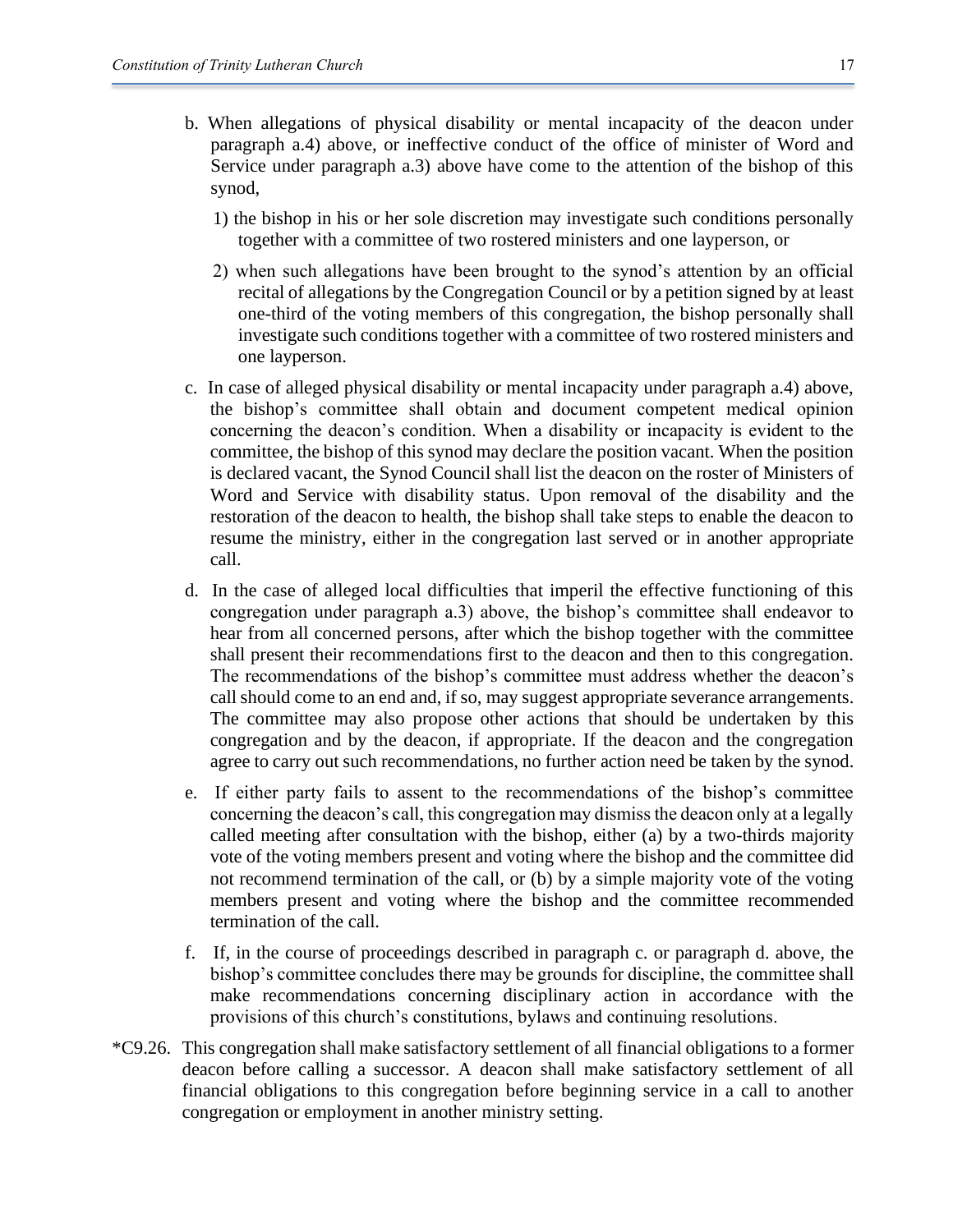- \*C9.27. When a deacon is called to serve in company with another rostered minister or other rostered ministers, the privileges and responsibilities of each rostered minister shall be specified in documents to accompany the call and to be drafted in consultation involving the rostered ministers, the Congregation Council and the bishop of the synod. As occasion requires, the documents may be revised through a similar consultation.
- \*C9.28. With the approval of the bishop of the synod, this congregation may depart from \*C9.25.a. and call a deacon for a specific term. Details of such calls shall be in writing setting forth the purpose and conditions involved. Prior to the completion of a term, the bishop or a designated representative of the bishop shall meet with the deacon and representatives of this congregation for a review of the call. Such a call may also be terminated before its expiration in accordance with the provisions of \*C9.25.a.
- \*C9.29. The deacon shall become a member of this congregation upon receipt and acceptance of the letter of call. In a parish of multiple congregations, the deacon shall hold membership in one of the congregations.
- \*C9.31. The deacon(s) shall submit a report of his or her ministry to the bishop of the synod at least 90 days prior to each regular meeting of the Synod Assembly.

## CONGREGATION MEETING

- C10.01. This congregation shall have at least one regular meeting per year. The regular meeting(s) of the congregation shall be held at the time(s) specified in the bylaws. Consistent with the laws of New Jersey, the bylaws shall designate one regular meeting per year as this congregation's annual meeting.
- C10.02. A special Congregation Meeting may be called by the rostered minister, the Congregation Council, or the president of this congregation, and shall be called by the president of this congregation upon the written request of 15 percent of the voting members. The Congregation Council president shall call a special meeting upon the synod bishop's request. The call for each special meeting shall specify its purpose, and no other business shall be transacted.
- C10.03. Notice of all congregation meetings shall be given at the worship services on the preceding two consecutive Sundays and by mail or electronic means, as permitted by state law, to all members at least ten days in advance of the meeting's date.
- C10.04. Fifteen percent of voting members shall constitute a quorum.
- C10.05. Voting by proxy or by absentee ballot shall not be permitted.
- C10.06. All actions approved by this congregation shall be by majority vote of those members present and voting, except as otherwise provided in this constitution or by state law.
- C10.07. *Robert's Rules of Order*, latest edition, shall govern parliamentary procedure during this congregation's meetings.
- C10.08 This congregation may hold meetings by remote communication, including electronically and by telephone conference, provided there is opportunity for simultaneous aural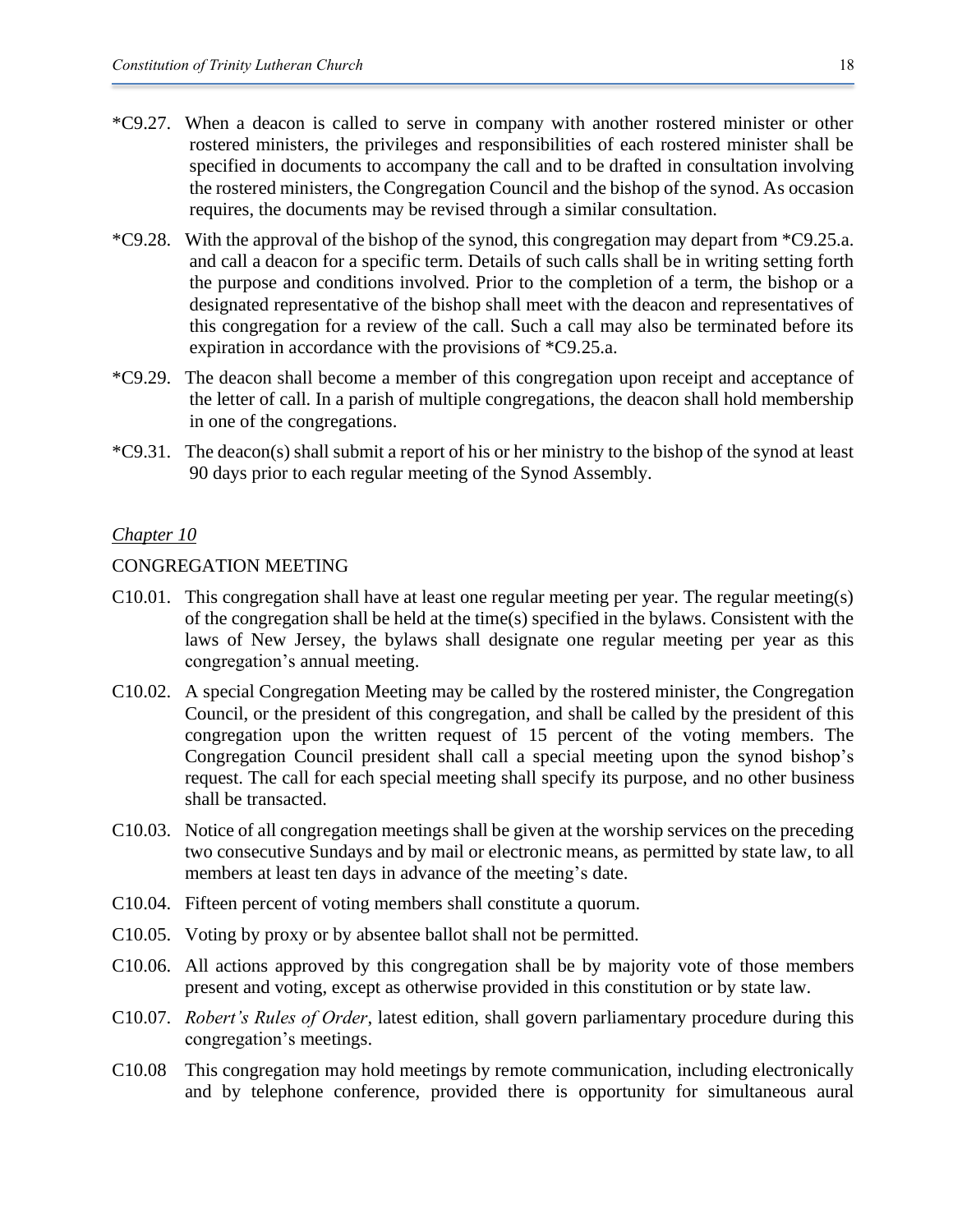communication. To the extent permitted by state law, notice of all meetings may be provided electronically.

## *Chapter 11*

## **OFFICERS**

- C11.01. The officers of the Congregation Council (i.e. congregation) shall be a president, vice president, secretary, treasurer and assistant treasurer (as needed).
	- a. The officers' duties shall be specified in the bylaws.
	- b. The officers shall be voting members of this congregation.
	- c. The president, vice president and secretary shall be selected from the elected Congregation Council membership. If the treasurer and assistant treasurer (as needed) are not selected from the elected Congregation Council membership, they shall have voice but not vote at the Congregation Council's meetings.
- C11.02. The rostered minister shall be an *ex officio* member of this congregation and the Congregation Council and shall have voice but not vote at the Congregation Council meetings. The Congregation Council shall elect by written or electronically communicated ballot the officers of this congregation who shall serve for one year or until their successors are elected. Their terms shall begin on January 1 and end on December 31.
- C11.03. No officer shall hold more than one office simultaneously. No elected officer except for the treasurer(s) may serve more than two consecutive terms in the same office.

## *Chapter 12*

## CONGREGATION COUNCIL

- C12.01. The membership of the Congregation Council shall include the rostered minister(s). The Congregation Council's voting membership shall consist of the president, vice president and secretary of the congregation, *and* not more than twelve, nor fewer than seven members of the congregation, one of whom may be younger than 18 years of age. Any voting member of this congregation may be elected, subject only to the limitation on the length of continuous service permitted in that office. A member's place on this Congregation Council shall be declared vacant if the member:
	- a. ceases to be a voting member of this congregation or
	- b. is absent from four consecutive regular meetings of the Congregation Council without cause.

Consistent with the laws of New Jersey, this congregation may adopt procedures for removal of a Congregation Council member in other circumstances.

C12.02. Members of the Congregation Council, except the rostered minister(s), shall be elected at this congregation's annual meeting during December. Their term of office shall be for three years, with the term of office beginning on January 1 and ending on December 31, except for those elected to complete the balance of a three-year term that has become vacant.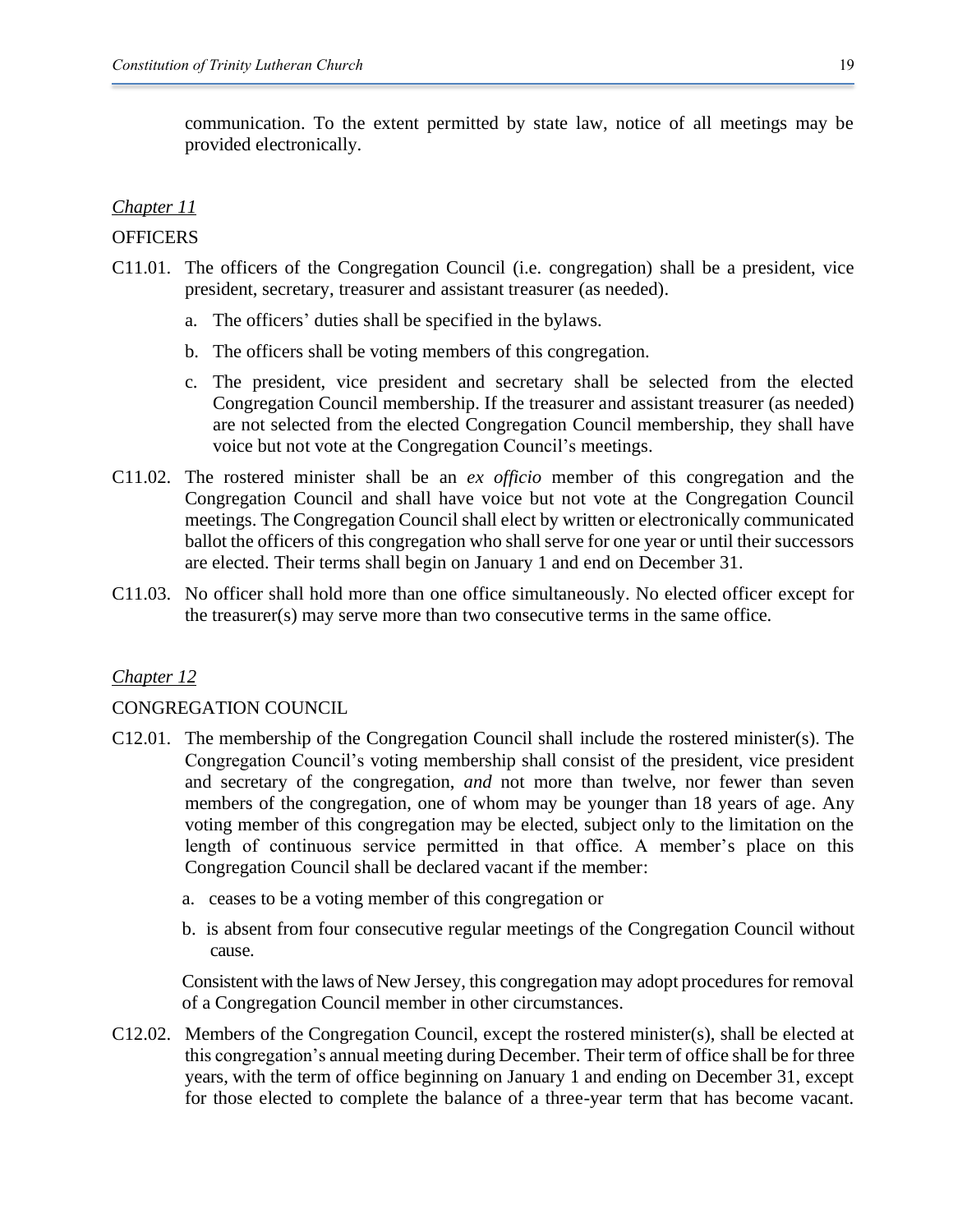Newly elected Congregation Council members shall be installed at worship on a date appointed by the Congregation Council.

- C12.03. Should a member's place on the Congregation Council be declared vacant, the Congregation Council shall elect, by majority vote, a successor until the next annual meeting. Individuals who have served less than one-half of a regular term shall be eligible for nomination and possible election to a full term.
- C12.04. The Congregation Council shall have general oversight of the life and activities of this congregation, and in particular its worship life in accordance with the Word of God and the faith and practice of the Evangelical Lutheran Church in America. The Congregation Council's duties shall include the following:
	- a. to lead this congregation in stating its mission, to do long-range planning, to set goals and priorities, and to evaluate its activities in light of its mission and goals.
	- b. to seek to involve all members of this congregation in worship, learning, witness, service and support.
	- c. to oversee and provide for the administration of this congregation to enable it to fulfill its functions and perform its mission.
	- d. to maintain supportive relationships with the rostered minister(s) and staff and help them to evaluate annually the fulfillment of their calling or employment.
	- e. to be examples individually and corporately of the style of life and ministry expected of all baptized persons.
	- f. to promote a congregational climate of peace and goodwill, and, as differences and conflicts arise, to endeavor to foster mutual understanding.
	- g. to arrange for pastoral service during the sickness or absence of the rostered minister.
	- h. to emphasize support of the Synod and churchwide organization of the Evangelical Lutheran Church in America and cooperation with other congregations, both Lutheran and non-Lutheran, subject to established policies of the Synod and the Evangelical Lutheran Church in America.
	- i. to recommend and encourage the use of program resources produced or approved by the Evangelical Lutheran Church in America.
	- j. to seek out and encourage qualified persons to prepare for the ministry of the Gospel.
- C12.05. The Congregation Council shall be responsible for this congregation's financial and property matters.
	- a. The Congregation Council shall be the board of directors of this congregation, and shall be responsible for maintaining and protecting its property and management of its business and fiscal affairs. It shall have the powers and be subject to the obligations that pertain to such boards under the laws of New Jersey, except as otherwise provided herein.
	- b. The Congregation Council shall not have the authority to buy, sell, or encumber real property unless specifically authorized to do so by a meeting of this congregation.
	- c. Pursuant to the Bylaws of the Evangelical Lutheran Church Trinity, the Finance Committee shall prepare and submit a draft budget to the Congregation Council. The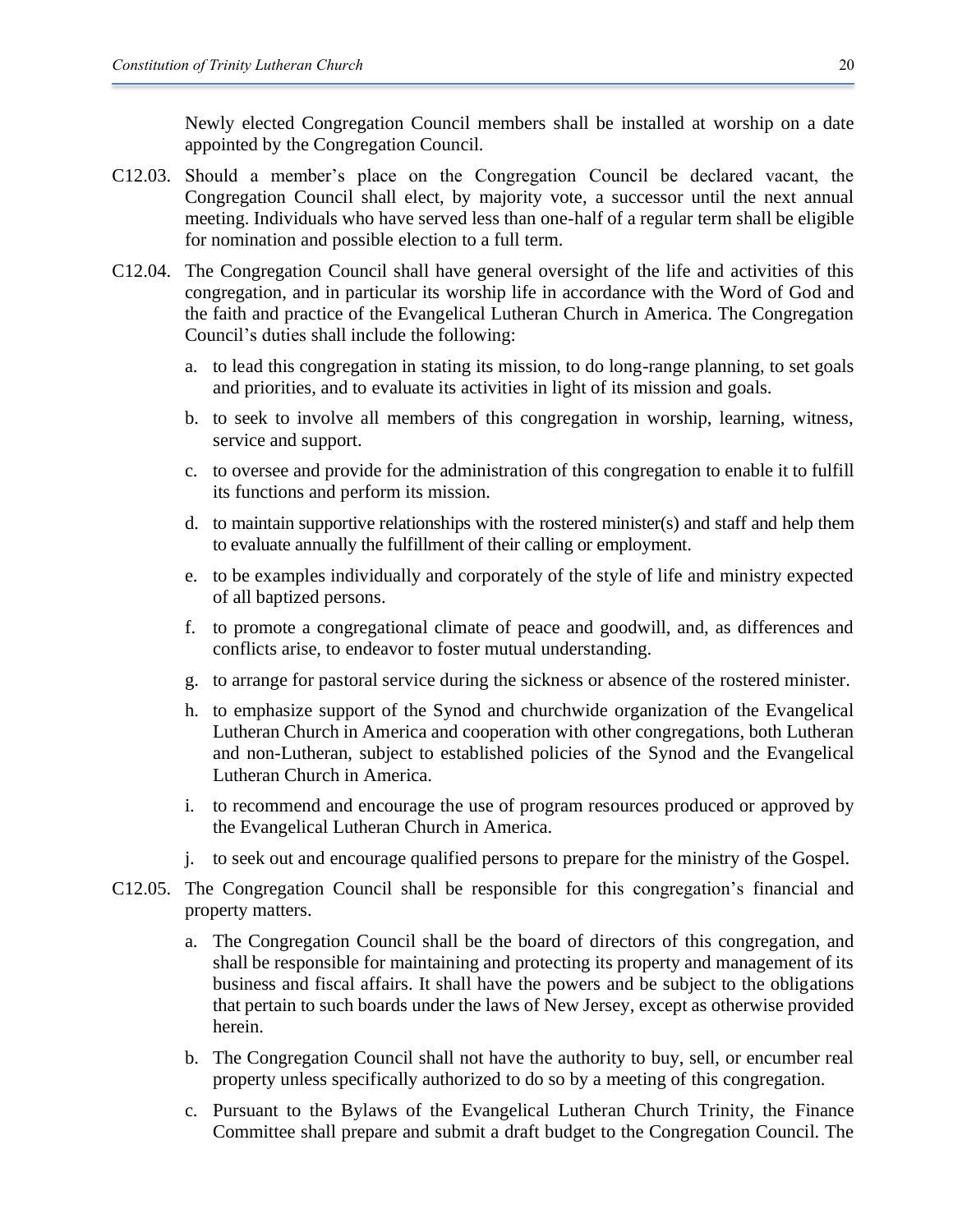Congregation Council shall approve an annual budget for adoption by this congregation and shall supervise the expenditure of funds in accordance therewith following its adoption.

- 1) The Congregation Council may enter into contracts of up to \$5,000 for items not included in the budget.
- 2) In the event of an exigency involving an immediate threat to life, health and/or building security, the Congregation Council may incur obligations of more than \$5,000, but not to exceed ten percent of the church's liquid assets.
- 3) The Congregation Council may incur obligations in excess of anticipated receipts only after a Congregation Meeting's approval. The budget shall include this congregation's full, indicated share supporting of the wider ministry in partnership with the Synod and churchwide organization.
- d. The Congregation Council shall ascertain that this congregation's financial affairs are being conducted efficiently, giving particular attention to prompt payment of all obligations and to the regular forwarding of mission support monies to the synod treasurer.
- e. The Congregation Council shall be responsible for this congregation's investments and its total insurance program.
- C12.06. The Congregation Council shall see that this Constitution's provisions, its bylaws and continuing resolutions are carried out.
- C12.07. The Congregation Council shall provide for an annual review of the membership roster.
- C12.08. The Congregation Council shall be responsible for the employment and supervision of the staff and rostered leader(s) of this congregation.
- C12.09. The Congregation Council shall publish an annual comprehensive report to this congregation.
- C12.10. The Congregation Council normally shall meet once a month. Special meetings may be called by the president or the vice president or shall be called at the request of at least onehalf of its members. Notice of each special meeting shall be given to all who are entitled to be present.
- C12.11. A quorum for the transaction of business shall consist of a majority of Congregation Council members, including the treasurer or assistant treasurer, and rostered minister or interim rostered minister, except when the rostered minister or interim rostered minister requests or consents to be absent and has given prior approval of the agenda for a particular regular or special meeting, which shall be the only business considered at that meeting. Chronic or repeated absence of the rostered minister or interim rostered minister who has refused approval of the agenda of a subsequent regular or special meeting shall not preclude action by the Congregation Council, following consultation with the synod bishop.
- C12.12. This congregation may hold meetings by remote communication, including electronically and by telephone conference, provided there is opportunity for simultaneous aural communication. To the extent permitted by state law, notice of all meetings may be provided electronically.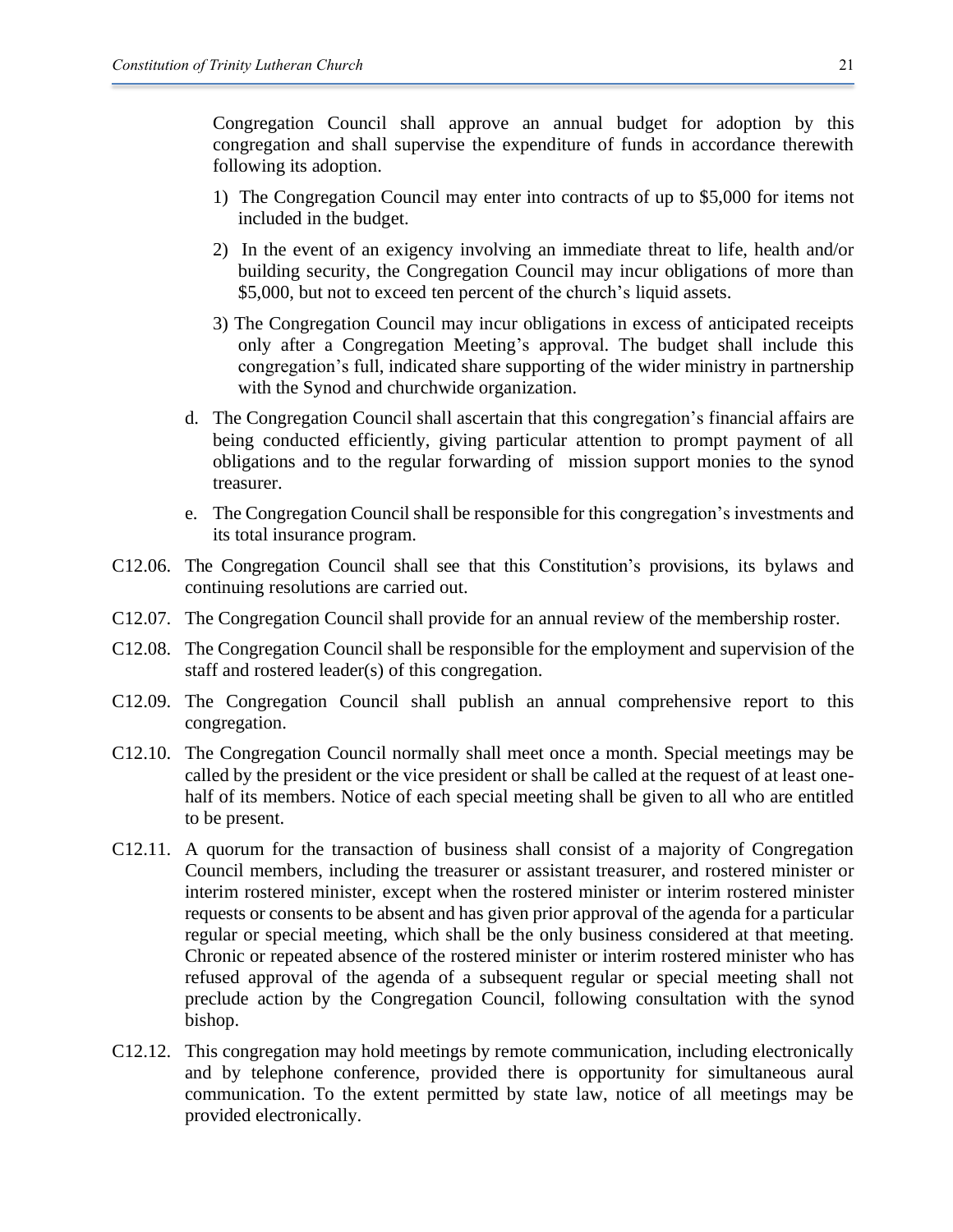## CONGREGATION COMMITTEES

- C13.01. An *Executive Committee* shall consist of this congregation's officers and the rostered leader.
- C13.02. A *Nominating Committee* shall be formed annually to recruit members for possible election to the Congregation Council.
- C13.03. An *Audit Committee* shall conduct a financial and procedural audit of the congregation's affairs at least annually and shall complete and submit all required documents to the New Jersey Synod of the ELCA.
- C13.04. A *Mutual Ministry Committee* shall be appointed jointly by the Congregation Council's president and the rostered minister. The primary function of the Mutual Ministry Committee is keeping the rostered leader and staff advised about conditions within the congregation, and to interpret to the congregation the ministry of the professional leaders and support staff. The Committee shall act as a sounding board for rostered minster(s) and employed staff members, Council officers, the congregation's committees and ministry teams, and the congregation, thus affording everyone a direct avenue to discuss concerns or conflicts that may arise.
- C13.05. A *Call Committee* of six voting members of the congregation shall be formed when a rostered minister vacancy occurs. Potential Call Committee candidates shall be proposed by the congregation's voting members and will be approved and elected by the Congregation Council. Term of office will terminate upon installation of the newly called rostered minister.
- C13.06. Other committees of this congregation may be formed, as necessary, by decision of the Congregation Council.
- C13.07. Duties of committees of this congregation shall be specified in the bylaws or continuing resolutions.
- C.13.08 The rostered leader of this congregation may be an *ex officio*, non-voting member of any committee except the Nominating Committee and the Call Committee.

## *Chapter 14*

## ORGANIZATIONS WITHIN THIS CONGREGATION

- C14.01. All organizations within this congregation shall exist to aid it in ministering to congregation members and to all persons who can be reached with the Gospel of Christ. As outgrowths and expressions of this congregation's life, the organizations are subject to its oversight and direction. This congregation shall determine their policies, guide their activities, and receive reports concerning their membership, work and finances.
- C14.02. Special interest groups, other than those of the official organizations of the Evangelical Lutheran Church in America, may be organized only after authorization by the Congregation Council.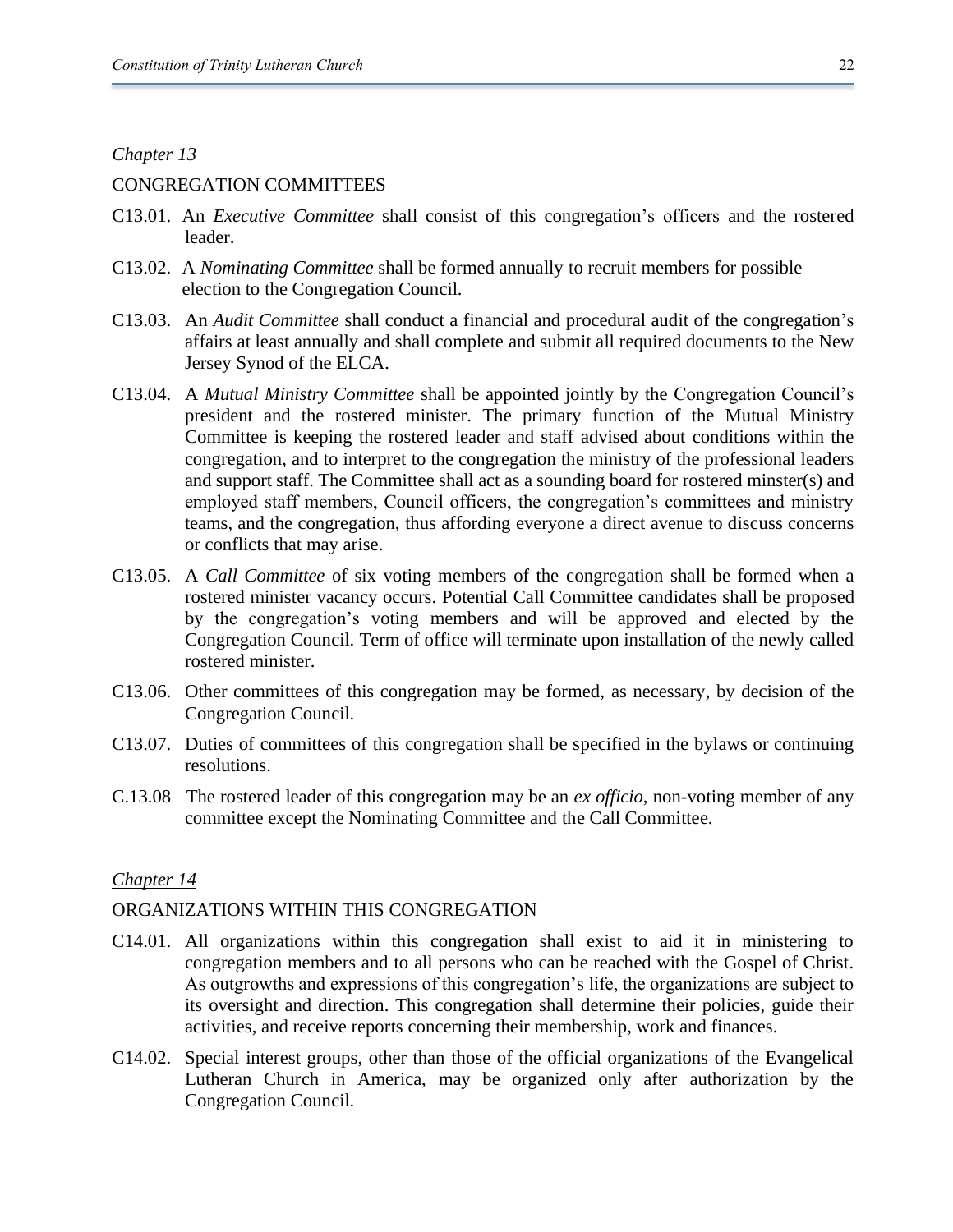## DISCIPLINE OF MEMBERS AND ADJUDICATION

- \*C15.01. Persistent and public denial of the Christian faith, willful or criminal conduct grossly unbecoming a member of the Church of Christ, continual and intentional interference with the ministry of this congregation, or willful and repeated harassment or defamation of member(s) of the congregation is sufficient cause for discipline of a member. Prior to disciplinary action, reconciliation and repentance will be attempted following Matthew 18:15-17, proceeding through these successive steps, as necessary: a) private counsel and admonition by the rostered minister, b) censure and admonition by the rostered minister in the presence of two or three witnesses, c) written referral of the matter by the Congregation Council to the vice president of the Synod, who will refer it to a consultation panel drawn from the Consultation Committee of the Synod, and d) written referral of the matter by the consultation panel to the Committee on Discipline of the Synod. If, for any reason, the rostered minister is unable to administer the admonitions required by paragraphs a. and b. hereof, those steps may be performed by another rostered minister chosen by the Executive Committee of the Congregation Council.
- \*C15.02. The process for discipline of a member of this congregation shall be governed as prescribed by the chapter on discipline in the *Constitution, Bylaws, and Continuing Resolutions of the Evangelical Lutheran Church in America*. If the counseling, censure, and admonitions pursuant to \*C15.01 do not result in repentance and amendment of life, charges against the accused member(s) that are specific and in writing may be prepared by the Congregation Council, signed, and submitted to the vice president of the Synod. The vice president shall select from the Synod's Consultation Committee a panel of five members (three lay persons and two ministers of Word and Sacrament). A copy of the written charges shall be provided to the consultation panel and the accused member(s). The consultation panel, after requesting a written reply to the charges from the accused member(s), shall consider the matter and seek a resolution by means of investigation, consultation, mediation, or whatever other means may seem appropriate. The panel's efforts to reach a mutually agreeable resolution shall continue for no more than 45 days after the matter is submitted to it.
- \*C15.03. If the consultation panel fails to resolve the matter, that panel shall refer the case in writing, including the written charges and the accused member's reply, to the Committee on Discipline of the Synod for a hearing. A copy of the panel's written referral shall be delivered to the vice president of the Synod, the Congregation Council, and the accused member(s) at the same time it is sent to the Committee on Discipline of the Synod. The Executive Committee of the Synod Council shall then select six members from the Committee on Discipline to decide the case and shall appoint a member of the Synod Council to preside as nonvoting chair. Those six members plus the nonvoting chair comprise the discipline hearing panel for deciding the case. The Congregation Council and the accused member(s) are the parties to the case.
- \*C15.04. The discipline hearing panel shall commence and conduct the disciplinary hearing in accordance with the provisions governing discipline of congregation members prescribed in the *Constitution, Bylaws, and Continuing Resolutions of the Evangelical Lutheran Church in America.*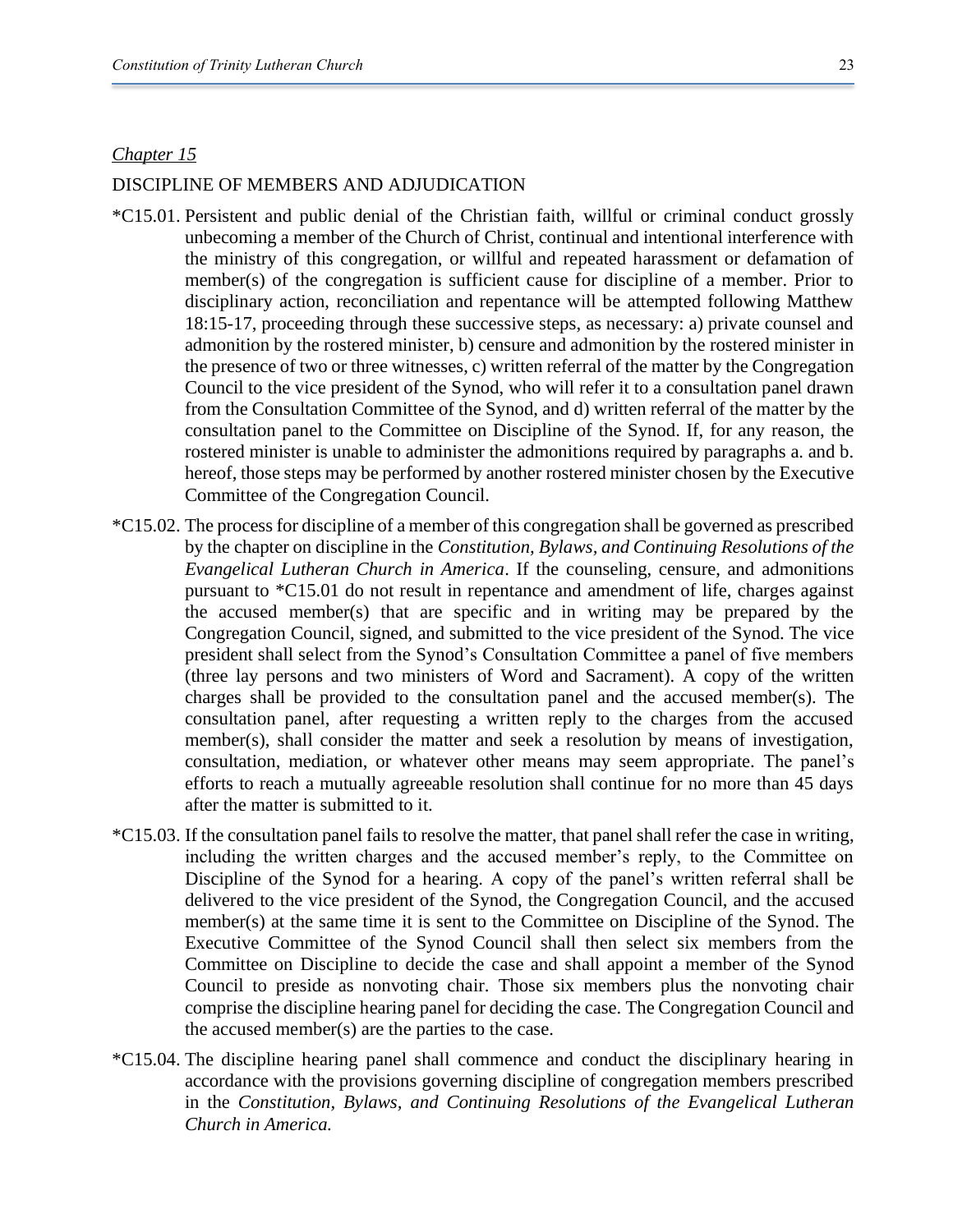- \*C15.05. By the vote of at least two-thirds of the members of the discipline hearing panel who are present and voting, one of the following disciplinary sanctions can be imposed:
	- a. suspension from the privileges of congregation membership for a designated period of time;
	- b. suspension from the privileges of congregation membership until the rostered minister and Congregation Council receive evidence, satisfactory to them, of repentance and amendment of life;
	- c. termination of membership in this congregation; or
	- d. termination of membership in this congregation and exclusion from the church property and from all congregation activities.
- \*C15.06. The written decision of the discipline hearing panel shall be sent to the vice president of the Synod, the accused member(s), and the Congregation Council as required by the *Constitution, Bylaws, and Continuing Resolutions of the Evangelical Lutheran Church in America*. The decision of the discipline hearing panel shall be implemented by the Congregation Council and recorded in the minutes of the next council meeting.
- \*C15.07. No member of this congregation shall be subject to discipline a second time for offenses that a discipline hearing panel has heard previously and decided pursuant to this chapter.
- \*C15.10. Adjudication
- \*C15.11.When there is disagreement between or among factions within this congregation on a substantive issue which cannot be resolved by the parties, members of this congregation may petition the synod bishop for consultation after informing the president of this congregation of their intent to do so. The synod bishop shall seek a timely resolution of the dispute. If the issue relates directly to the rostered minister, the bishop may begin the process in †S14.18.d. In all other matters, if the bishop's consultation fails to resolve the issue, the bishop shall refer the matter to the Consultation Committee of the synod, which shall undertake efforts to find an appropriate solution. If the Consultation Committee's efforts fail to resolve the dispute, the entire matter shall be referred to the Synod Council for adjudication by whatever process the Council deems necessary. The Synod Council's decision shall be final.

## AMENDMENTS

\*C16.01. Unless provision \*C16.04. is applicable, those sections of this constitution that are not required, in accord with the *Model Constitution for Congregations of the Evangelical Lutheran Church in America*, may be amended in the following manner. Amendments may be proposed by at least 15 per cent of the voting members or by the Congregation Council. Proposals must be filed in writing with the Congregation Council 60 days before formal consideration by this congregation at a regular or special Congregation Meeting called for that purpose. The Congregation Council shall notify this congregation's members of the proposal together with the council's recommendations at least 30 days in advance of the meeting. Notification may take place by mail or electronic means, as permitted by state law.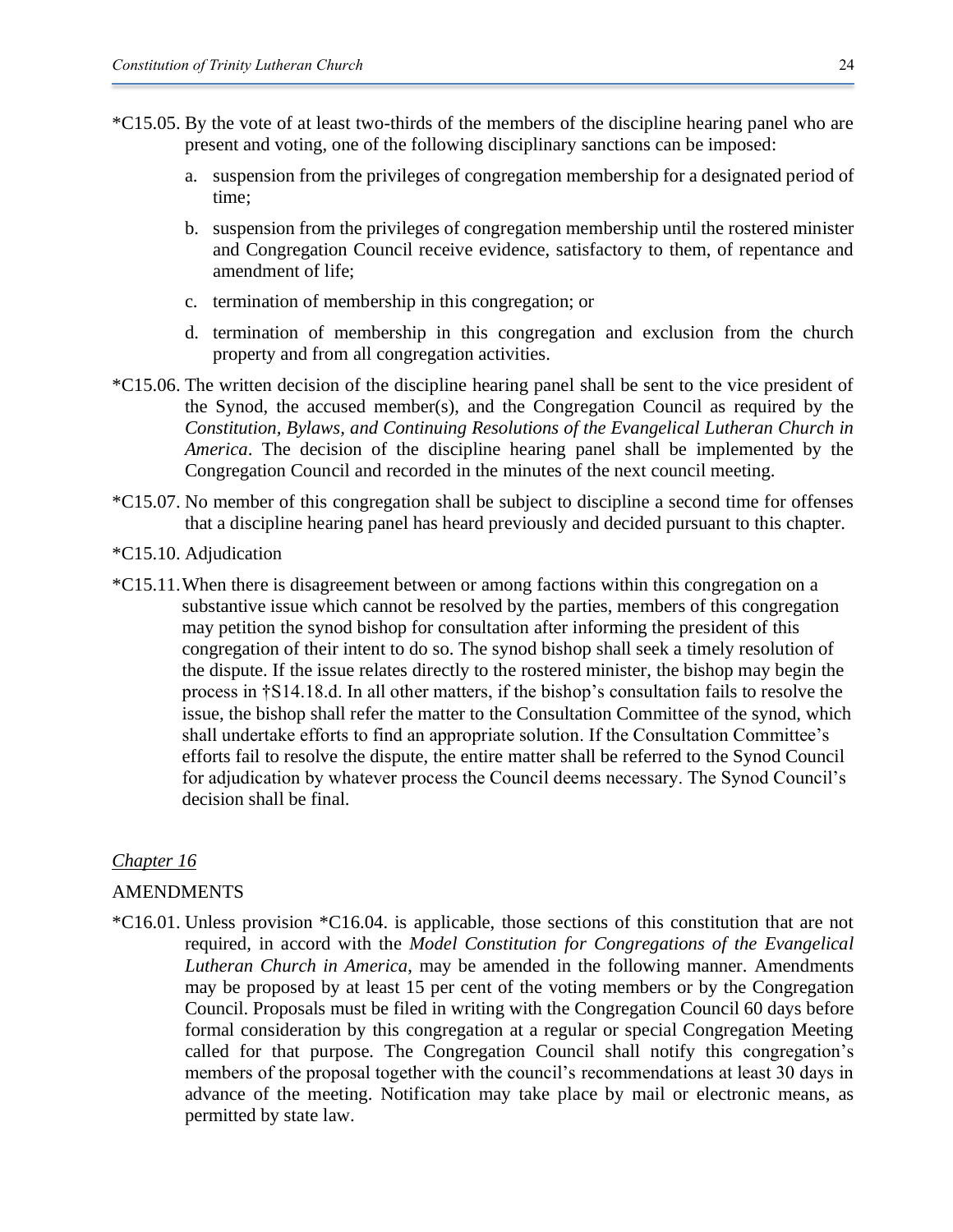\*C16.02. An amendment to this constitution, proposed under \*C16.01, shall:

- a. be approved at any legally called meeting of this congregation by a majority vote of those voting members present and voting;
- b. be ratified without change at the next regular meeting of this congregation held pursuant to C10.01 by a two-thirds vote of those voting members present and voting; and
- c. have the effective date included in the resolution and noted in the constitution and stated in relation to the requirements of \*C16.03 to allow time for synodical review of the amendment.
- \*C16.03. Any amendments to this constitution that result from the processes provided in \*C16.01 and \*C16.02 shall be sent by the secretary of this congregation to the Synod. The Synod shall notify this congregation of its decision to approve or disapprove the proposed changes; the changes shall go into effect upon notification that the Synod has approved them.
- \*C16.04. This constitution may be amended to bring any section into conformity with a section or sections, either required or not required, of the *Model Constitution for Congregations of the Evangelical Lutheran Church in America* as most recently amended by the Churchwide Assembly. Such amendments may be approved by a majority vote of those voting members present and voting at any legally called meeting of this congregation without presentation at a prior meeting of this congregation, provided that the Congregation Council has submitted by mail or electronic means, as permitted by state law, notice to this congregation of such an amendment or amendments, together with the council's recommendations, at least 30 days prior to the meeting. Upon the request of at least two (2) voting members of this congregation, the Congregation Council shall submit such notice. Following the adoption of an amendment, the secretary of this congregation shall submit a copy thereof to the Synod. Such provisions shall become effective immediately following a vote of approval.

#### *Chapter 17*

## BYLAWS

- \*C17.01. This congregation may adopt bylaws. No bylaw may conflict with this constitution.
- \*C17.02. Bylaws may be adopted or amended at any legally called meeting of this congregation with a quorum present by a two-thirds vote of those voting members present and voting.
- \*C17.03. Changes to the bylaws may be proposed by any voting member, provided that such additions or amendments be submitted in writing to this Congregation Council at least 60 days before a regular or special Congregation Meeting called for that purpose. The Congregation Council shall notify the congregation's members of the proposal with the council's recommendations at least 30 days in advance of the Congregation Meeting. Notification may take place by mail or electronic means, as permitted by state law.
- \*C17.04. Adopted or amended bylaws shall be sent by the secretary of this congregation to the Synod